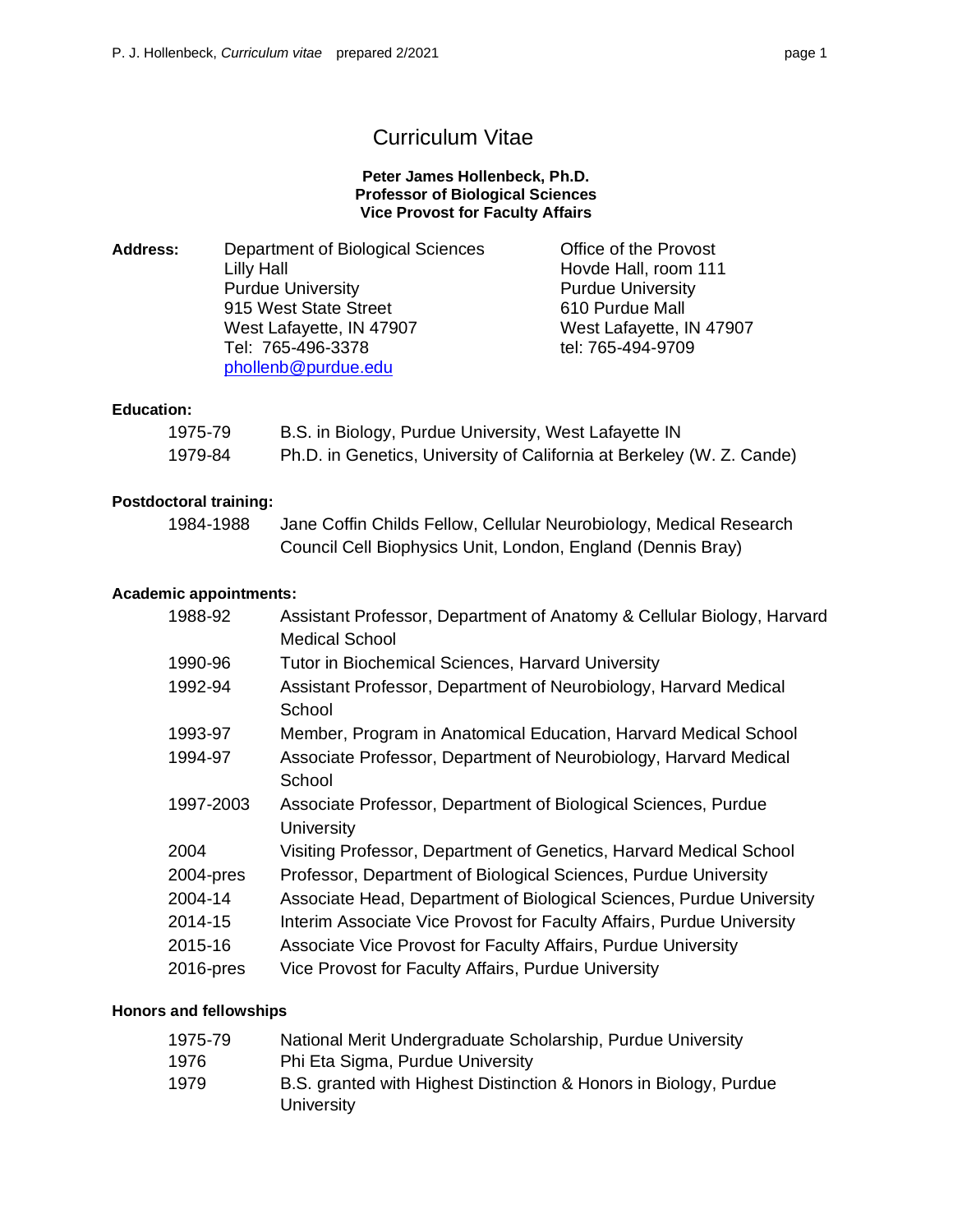|--|--|

| Phi Beta Kappa, Purdue University                                                                                               |
|---------------------------------------------------------------------------------------------------------------------------------|
| NSF Predoctoral Fellowship, University of California at Berkeley                                                                |
| Distinguished Teaching Assistant Award from the Faculty Senate,                                                                 |
| University of California at Berkeley                                                                                            |
| Jane Coffin Childs Memorial Fund Postdoctoral Fellowship                                                                        |
| Selected participant, UK-USSR Cooperative Exchange Program in<br>Oncology (All-Union Oncological Research Centre, Moscow, USSR) |
| March of Dimes Basil O'Connor Starter Scholar Award                                                                             |
| Nominee, Harvard Medical School Prize for Excellence in First Year<br>Teaching                                                  |
| Awarded Harvard Medical School Prize for Excellence in First Year<br>Teaching                                                   |
| R. R. Bensley Award for Young Investigator in Cell Biology from the<br><b>American Association of Anatomists</b>                |
|                                                                                                                                 |
| Inducted into Aesculapian Society of Harvard Medical School                                                                     |
| Chiscon Undergraduate Teaching Award, Purdue University                                                                         |
| Purdue Seeds for Success award, for grants in excess of \$1,000,000                                                             |
| Top Ten Teacher in College of Science, Purdue University                                                                        |
| Top Ten Teacher in College of Science, Purdue University                                                                        |
| Fellow of the Purdue Teaching Academy                                                                                           |
| Top Ten Teacher in College of Science, Purdue University                                                                        |
| The Top Teacher in the College of Science, Purdue University                                                                    |
| Purdue Seeds for Success award, for grants in excess of \$1,000,000                                                             |
| Purdue Club Sport Faculty Advisor of the Year                                                                                   |
| Honorable Mention for Top Teacher in the College of Science                                                                     |
| <b>Biological Sciences Graduate Student Mentoring Award</b>                                                                     |
| Charles B. Murphy Outstanding Undergraduate Teaching Award<br>(university-wide)                                                 |
| Purdue Club Sport Faculty Advisor of the Year                                                                                   |
| Purdue Club Sport Faculty Advisor of the Year                                                                                   |
|                                                                                                                                 |

## **Meetings organization:**

- 2003 Session Chairman, Neuronal Cytoskeleton, Gordon Conference on Contractile and Motile Systems, Colby-Sawyer College, New London, NH
- 2004 Program Director, TSA Young Investigators Forum, Atlanta, GA
- 2004 Steering Committee, 4<sup>th</sup> International Scientific and Clinical Symposium on Tourette Syndrome, Cleveland OH
- 2008 Program Director, TSA 2<sup>nd</sup> Young Investigators Forum, Atlanta, GA
- 2008 Steering Committee, 5<sup>th</sup> International Scientific and Clinical Symposium on Tourette Syndrome, NY, NY
- 2010 Session co-chair, Axonal Transport at the Nexus of Development, Signaling and Disease, American Society for Cell Biology meeting, Philadelphia PA

## **Major committee and administrative assignments:**

1990-93 Member and Vice-Chairman, Standing Preliminary Qualifying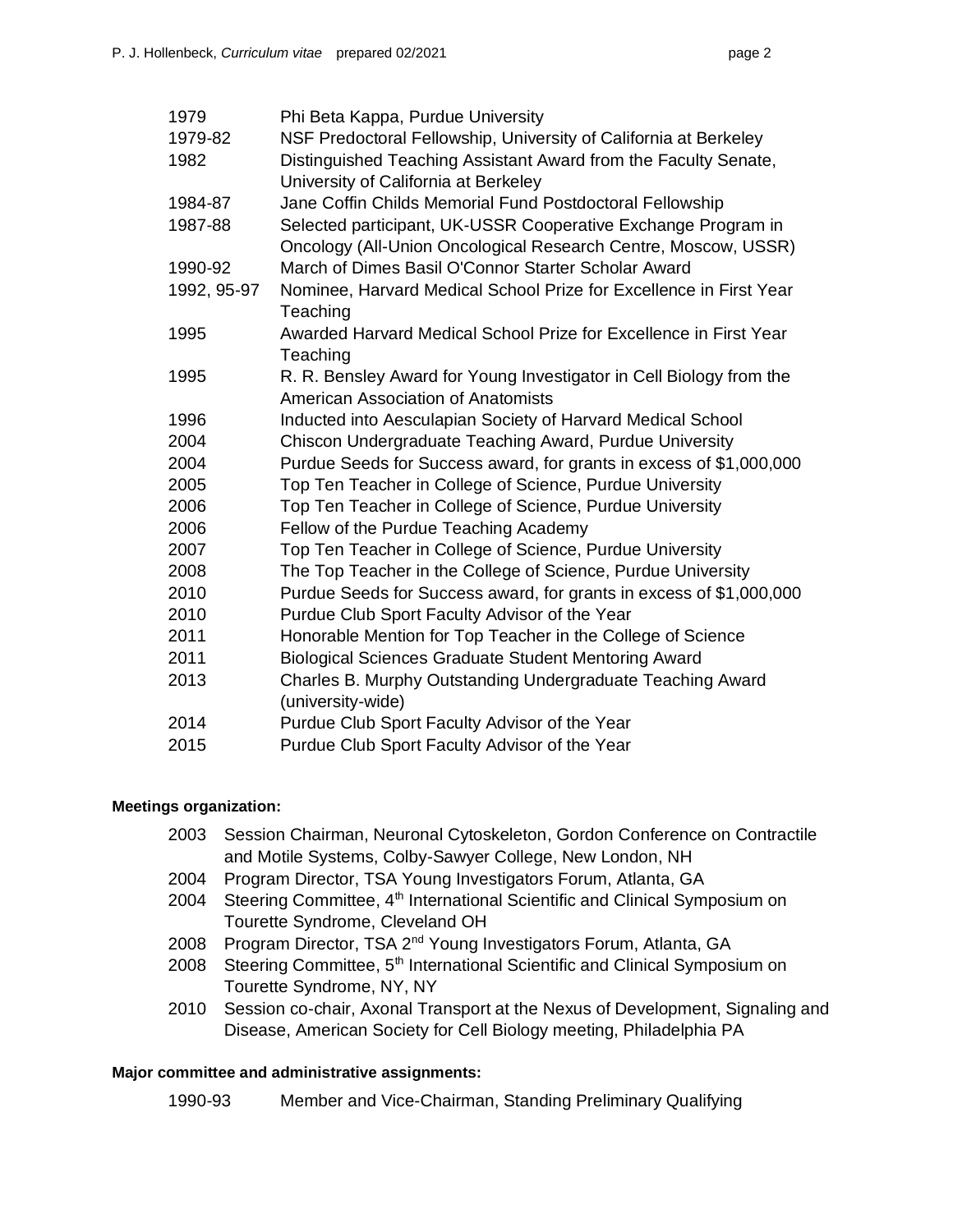|              | Examination Committee, Program in Cell and Developmental Biology,<br><b>Harvard Medical School</b> |
|--------------|----------------------------------------------------------------------------------------------------|
| 1992-96      | Supervisor, Multi-user confocal microscopy facility, Harvard Medical<br>School                     |
| 1993-97      | Division of Medical Sciences Curriculum Committee, Harvard Medical<br>School                       |
| 1994-97      | Graduate Student Advisor, Neuroscience Program, Harvard Medical<br>School                          |
| 1998-2002    | Graduate Student Admissions & Appointments Committee, Biological<br>Sciences, Purdue University    |
| 1998-pres    | Graduate and Advanced Studies Committee, Biological Sciences, Purdue<br>University                 |
| 1999-2005    | GAANN training grant executive committee, Biological Sciences, Purdue<br>University                |
| $^{\circ}16$ | 2000, '03, '04 Department Head Search Committee, Biological Sciences, Purdue<br>University         |
| 2001-2004    | School of Science Faculty Council, Purdue University                                               |
| 2004-2014    | Associate Head of Department, for Research and Graduate Affairs                                    |
| 2005         | Birck Nanotechnology Center Director Search Committee, Purdue<br>University                        |
| 2008         | Department Head Search Committee, Chemistry, Purdue University                                     |
| 2012-15      | Integrative Imaging cluster hires, faculty search committee                                        |
| 2013-15      | University Advisory Committee on Equity (grievance panel)                                          |
| 2013-14      | Joint Electron Microscopy Facility advisory committee                                              |
| 2013-14      | Autism Cluster hire, master search committee                                                       |
| 2013-14      | Speech Language and Hearing Science Dept Autism Cluster hire, faculty<br>search committee          |
| 2013-14      | Biological Sciences Sensory Neurobiology Autism Cluster hire faculty<br>search committee, chair    |
| 2014-2016    | <b>Associate Vice Provost for Faculty Affairs</b>                                                  |
| 2016-pres    | <b>Vice Provost for Faculty Affairs</b>                                                            |
|              |                                                                                                    |

#### **Other scientific activities:**

#### **Scientific Advisory Boards**:

 Tourette Syndrome Association Scientific Advisory Board, 1997-2012, and its co-Chairman, 2005-2011

NIMH National Advisory Mental Health Council, 2005-08

 *Ad hoc* **member:** NIH Neurology B1 study section (1992), NIH study section MDCN-7 (2002), NIH study section NDBG (2004) American Cancer Society study section (2008), NIMH T34 study section (2009), NIH ARRA Core Center study section (2009), Chair, NIMH R25 Special Emphasis Panel (2010), NINDS/NIMH R25 Special Emphasis Panel (2011), NIH CSR Molecular and Cellular Substrates of Complex Brain Disorders Special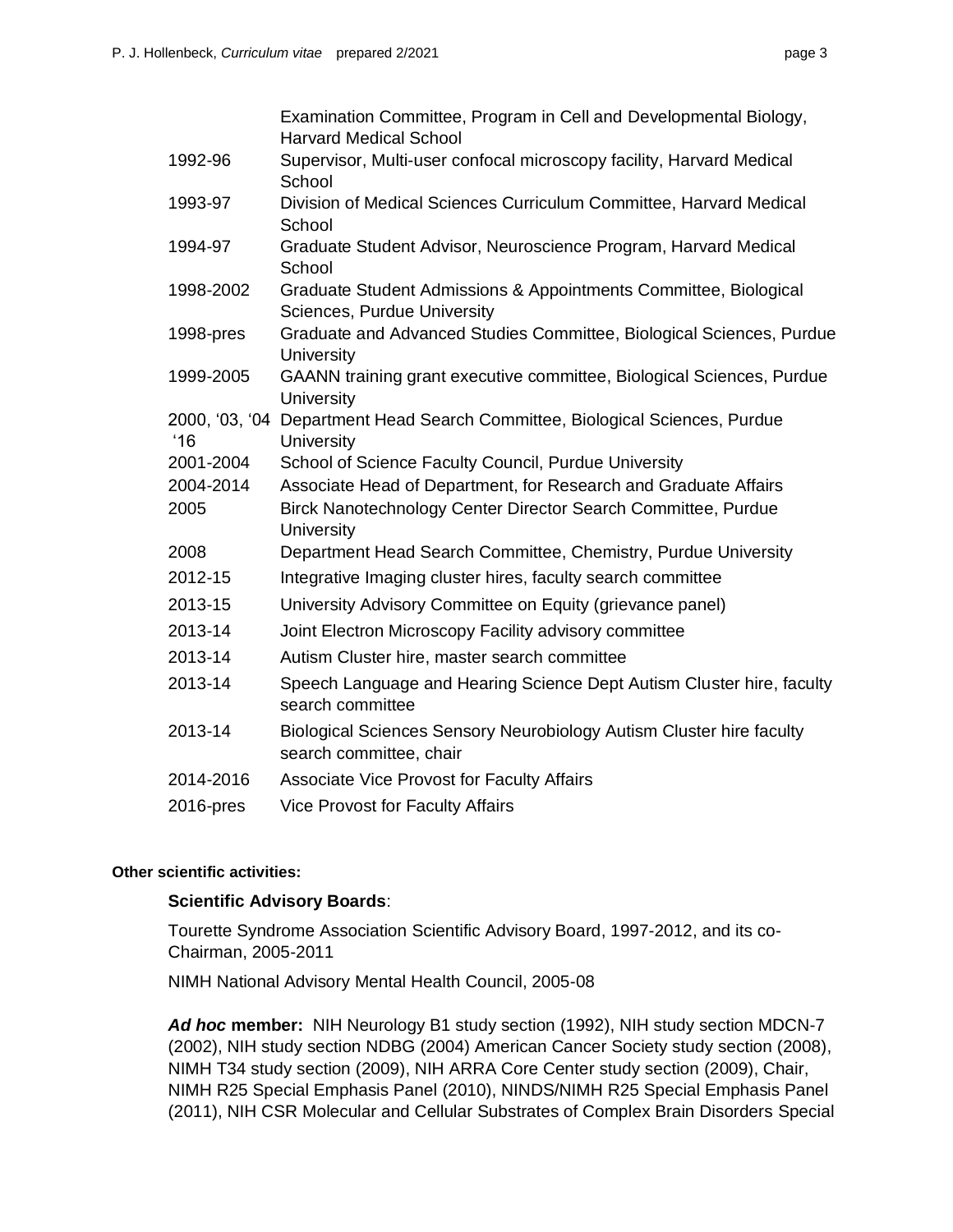Emphasis Panel (2012), United Mitochondrial Disease Foundation review panel (2012- 3), Tourette Syndrome Association Centers of Excellence Review Committee (2014- present); ZRG1 F03A-N (20) L - Fellowships: Neurodevelopment, Synaptic Plasticity and Neurodegeneration (2015); NIH CSR Molecular and Cellular Substrates of Complex Brain Disorders Special Emphasis Panel ZRG1 MDCN-P57 (2015); NIH ZRG1 F03A-N 20 L Panel on Fellowships: Neurodevelopment, Synaptic Plasticity and Neurodegeneration (2016); NIH CSR Molecular and Cellular Substrates of Complex Brain Disorders Special Emphasis Panel ZRG1 MDCN-P57 (2016)

 External promotion and tenure review -- Dickinson College (1994), Northwestern University Medical School (1995), University of Michigan School of Medicine (1996), New York State Dept of Health Wadsworth Center (1997), Ohio University (1998); National Institute of Neurological Disorder and Stroke, 2007; Rochester Polytechnic University (2007); University of California Irvine (2008); University of Rochester (2010); Simon Fraser University (2010); Temple University (2012); University of California San Diego School of Medicine (2012); University of Texas, Austin (2012); Michigan State University (2012); University of Michigan (2013); University of Illinois School of Medicine (2013); University of Pittsburgh School of Medicine (2014); University of Rochester (2014); Johns Hopkins School of Medicine (2016); University of Minnesota (2016); Simon Fraser University (2016); University of Leuven (2017)

 *Ad hoc* **grant reviewer for:** NIH**,** National Science Foundation, United Mitochondrial Disease Foundation, Tourette Syndrome Association, CIBA Foundation, Science and Engineering Research Council (UK), Spinal Cord Research Foundation, Wellcome Trust, International Human Frontier Science Program, International Science Foundation

 **Regular reviewer** (>300 reviews 1990-2018) for: *Cell, Cell Reports, Neuron, Nature, Nature Neuroscience, Nature Cell Biology, Science, Current Biology, Journal of Neuroscience, Journal of Cell Biology, Journal of Cell Science, Proceedings of the National Academy of Science, PLOS ONE, Molecular Biology of the Cell, Cell Motility & the Cytoskeleton, EMBO Journal, Human Molecular Genetics, Journal of Molecular Biology, Trends in Cell Biology, Trends in Biochemical Sciences*, *Neuroscience, Journal of Neurochemistry, Neuroscience Research, Brain Research, European Journal of Neuroscience, Neurobiology of Disease, Cell Regulation, Journal of Structural Biology, American Journal of Physiology, Biochimica Biophysica Acta, Traffic* 

 **Professional societies:** American Society for Cell Biology, Society for Neuroscience, British Society for Cell Biology, American Association for the Advancement of Science

 **Member:** Congressional Biomedical Liaison Committee to Congressman Barney Frank, Massachusetts Fourth Congressional District, 1993-1997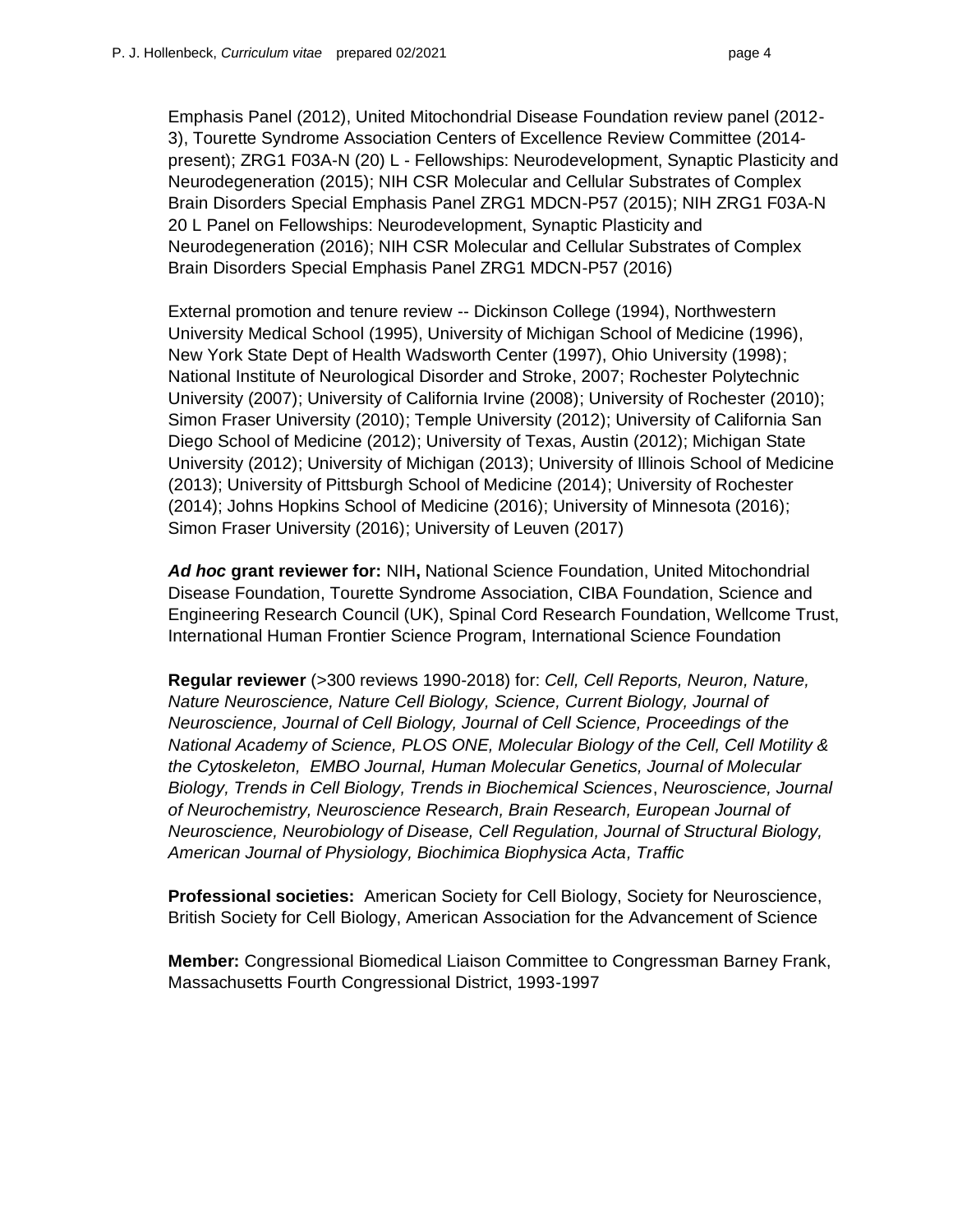### **Teaching experience:**

## **Medical School**

| 1989-96   | Human Gross Anatomy & Histology - Harvard Medical School               |
|-----------|------------------------------------------------------------------------|
| 1998-99   | Molecular Biology and Biochemistry, Indiana University School of       |
|           | Medicine, Lafayette Center for Medical Education                       |
| 1998-2010 | Concepts in Health and Disease, Indiana University School of Medicine, |
|           | Lafayette Center for Medical Education                                 |

## **Graduate**

| 1989-94     | Molecular & Cellular Biology, Harvard Medical School |
|-------------|------------------------------------------------------|
| 1990        | <b>Conduct of Science, Harvard Medical School</b>    |
| 1992        | Molecular Neurobiology, Harvard Medical School       |
| 2001-02, 05 | Cell Biology, Purdue University                      |
| 2005        | The Cytoskeleton in Human Disease, Purdue University |
| 2009        | Special Lectures in Neuroscience, Purdue University  |

## **Undergraduate**

| 1990-97   | Tutor in Biochemistry & Molecular Biology, Harvard College |
|-----------|------------------------------------------------------------|
| 1998-2018 | Cell Biology, Purdue University                            |
| 2008      | Junior Seminar, Purdue University                          |
| 2011-15   | Senior Seminar in Neuroscience, Purdue University          |

## **Mentoring**

| 1998-2014 | Mentor in Horizons Program for first generation college students, Purdue |
|-----------|--------------------------------------------------------------------------|
|           | University                                                               |

1998-pres Faculty advisor and coach, Purdue University Running Club

#### **Curriculum design**

| 1989-90 | Graduate Cell Biology tutorial curriculum, Harvard Medical School |
|---------|-------------------------------------------------------------------|
| 1990-92 | Conduct of Science curriculum, Harvard Medical School             |

#### **Case writing**

 Authored cases used in Harvard Medical School and elsewhere for medical and graduate courses: "The Case of the Fish of Many Colors©" and "The Case of the Rocky Postdoc©" 1990

## **Consulting**

 Consultant on tutorial, case-based medical teaching to the SUNY Downstate Medical Center at Brooklyn 1991

#### **Outreach Activities:**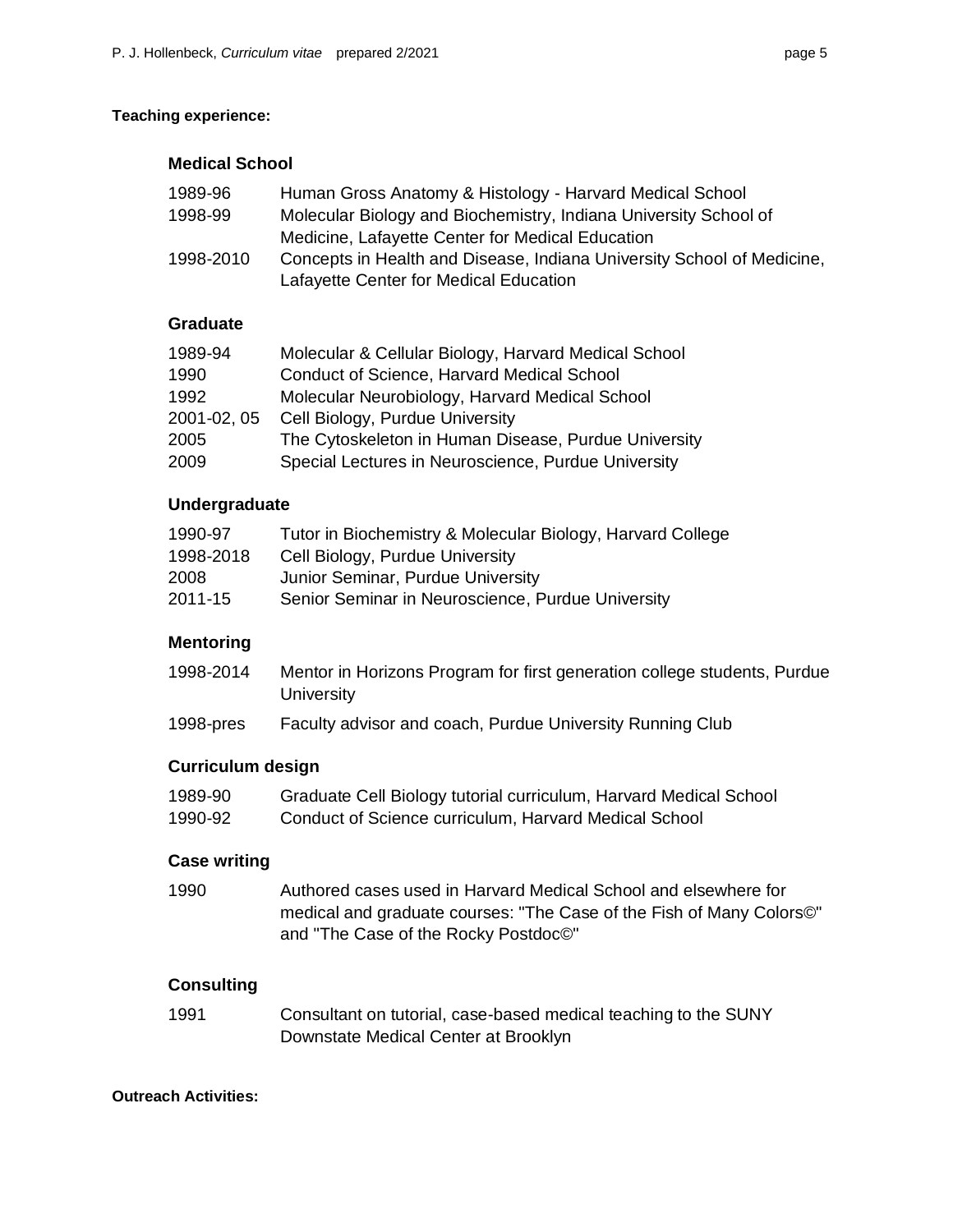| 1996-pres | Regular public speaking and writing on behalf of the Tourette Syndrome<br>Association to TS patients, patient families, health professionals and<br>educators. Publications relevant to this activity are listed below. |
|-----------|-------------------------------------------------------------------------------------------------------------------------------------------------------------------------------------------------------------------------|
| 2007      | Speaker, Congressional Reception on Health Care Parity, Capitol<br>Building, Washington DC                                                                                                                              |
| 2013      | Keynote speaker, Congressional Briefing on Child Mental Health, Capitol<br>Building, Washington, DC, 03/21/2013                                                                                                         |
| 2017-pres | member, Board of Directors, Tourette Association of America                                                                                                                                                             |

#### **RESEARCH ACTIVITY**

#### **Current extramural research support:**

None – laboratory was wound down in 2018 after assuming a 100% role as vice provost

#### **Past extramural research support:**

 National Institutes of Health award R21 AI117205-01, "The Response of Mitochondria to Legionella Infection of Macrophages", 2/01/16 – 1/31/18

 National Institutes of Health Award RO1 NS27073-25, "Control of Neuronal Organelle Transport", 6/01/90 - 5/31/16

#### **Research training**

 During the lifetime of my independent research laboratory (1989-2017), I have: supervised 4 postdoctoral fellows; supervised and graduated 12 PhD students; served on the thesis committees of an additional 68 PhD students; supervised 29 undergraduate project students.

#### **Bibliography:**

 Authorship note: In accordance with policies of the NIH and major scientific journals, I have neither requested nor accepted "honorary" authorship as a condition of sharing reagents or technical expertise.

#### **Original refereed articles**

- **Hollenbeck, P. J.** & C. L. Chrisman. 1981. Kidney preparations for chromosomal analyses of Ictaluridae. *Copeia* 1981:216-217.
- **Hollenbeck, P. J.**, F. Suprynowicz & W. Z. Cande. 1984. Cytoplasmic dynein-like ATPase cross- links microtubules in an ATP-sensitive manner. *Journal of Cell Biology* 99:1251-1258. PMID: 6237113
- **Hollenbeck, P. J.** & W. Z. Cande. 1985. Microtubule distribution and reorganization during the first cell cycle in fertilized eggs of Lytechinus pictus. *European Journal of Cell Biology* 39:140-149. PMID: 3896803
- **Hollenbeck, P. J.**, D. Bray & R. J. Adams. 1985. Effects of the uncoupling agents FCCP & CCCP on the saltatory movements of cytoplasmic organelles. *Cell Biology International Reports* 9:193-199. PMID: 3156678

 **Hollenbeck, P. J.** & K. Chapman. 1986. A novel microtubule-associated protein from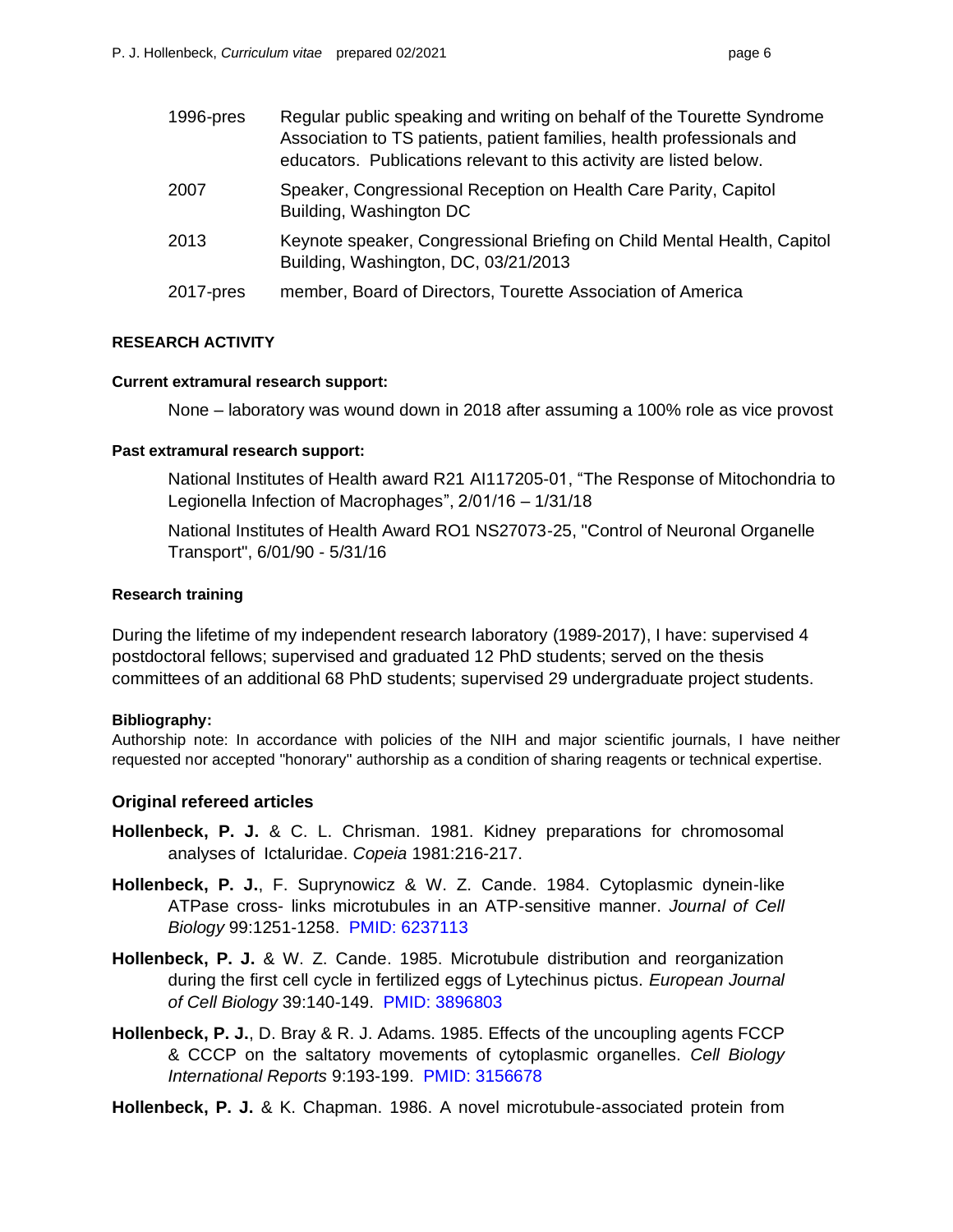mammalian nerve shows ATP-sensitive binding to microtubules. *Journal of Cell Biology* 103:1539-1545. PMID: 3639885

- Geerts, H., M. DeBrabander, R. Nuydens, S. Geuens, M. Moeremans, J. DeMey & **P. Hollenbeck**. 1987. Nanovid tracking: a new automatic method for the study of motility in living cells based on colloidal gold & video microscopy. *Biophysical Journal* 52:775-82. PMCID: PMC1330181
- **Hollenbeck, P. J.** & D. Bray. 1987. Rapidly-transported organelles containing membrane and cytoskeletal components: their relation to axonal growth. *Journal of Cell Biology* 105:2827-2835. PMID: 3693400
- Bray, D. & **P. J. Hollenbeck**. 1988. Growth cone motility and guidance. *Annual Review of Cell Biology* 4:43-61. PMID: 2461722
- **Hollenbeck, P. J.** 1989. The distribution, abundance and subcellular localization of kinesin. *Journal of Cell Biology* 108:2335-2342. PMID: 2525563
- **Hollenbeck, P. J.**, A. D. Bershadsky, O. Y. Pletjushkina, I. S. Tint & J. M. Vasiliev. 1989. Collapse of intermediate filaments in fibroblasts is an ATP-dependent and actin-dependent process. *Journal of Cell Science* 92:621-631. PMID: 2689463
- **Hollenbeck, P. J.** & J. A. Swanson. 1990. Radial extension of macrophage tubular lysosomes supported by kinesin. *Nature* 346:864-866. PMID: 1697403
- Tint, I.S., **P. J. Hollenbeck**, A. B. Verkhovsky, I. G. Surgucheva & A. D. Bershadsky. 1991. Evidence that intermediate filament reorganization is induced by ATP- dependent contraction of the actomyosin cortex in permeabilized fibroblasts.  *Journal of Cell Science* 98:375-384. PMID: 1647400
- Swanson, J. A., P. Ansel, Locke, A. & **P. J. Hollenbeck.** 1992. Radial movement of lysosomes along microtubules in permeabilized macrophages. *Journal of Cell Science* 103:201-209. PMID: 1429905
- **Hollenbeck, P. J.** 1993. Products of endocytosis and autophagy are retrieved from axons by regulated bidirectional organelle transport. *Journal of Cell Biology*  121:305-315. PMID: 7682217
- Morris, R. L. & **P. J. Hollenbeck**. 1993. Bidirectional transport of mitochondria in neurons is coordinated with axonal outgrowth. *Journal of Cell Science* 104:917- 927. PMID: 8314882
- **Hollenbeck, P. J.** 1993. Phosphorylation of neuronal kinesin heavy and light chains *in vivo*. *Journal of Neurochemistry* 60:2265-2275. PMID: 8492130
- Lee, K.-D. & **P. J. Hollenbeck**. 1995. Phosphorylation of kinesin *in vivo* correlates with organelle association and neurite outgrowth. *Journal of Biological Chemistry*  270:5600-5605. PMID: 7890679
- Overly, C. C., K.-D. Lee, E. Berthiaume & **P. J. Hollenbeck**. 1995. Quantitative measurement of intraorganelle pH in the endosomal-lysosomal pathway in neurons using ratiometric imaging with pyranine. *Proceedings of the National Academy of Sciences U.S.A.* 92:3156-3160. PMCID: PMC42124
- Morris, R. L & **P. J. Hollenbeck**. 1995. Axonal transport of mitochondria along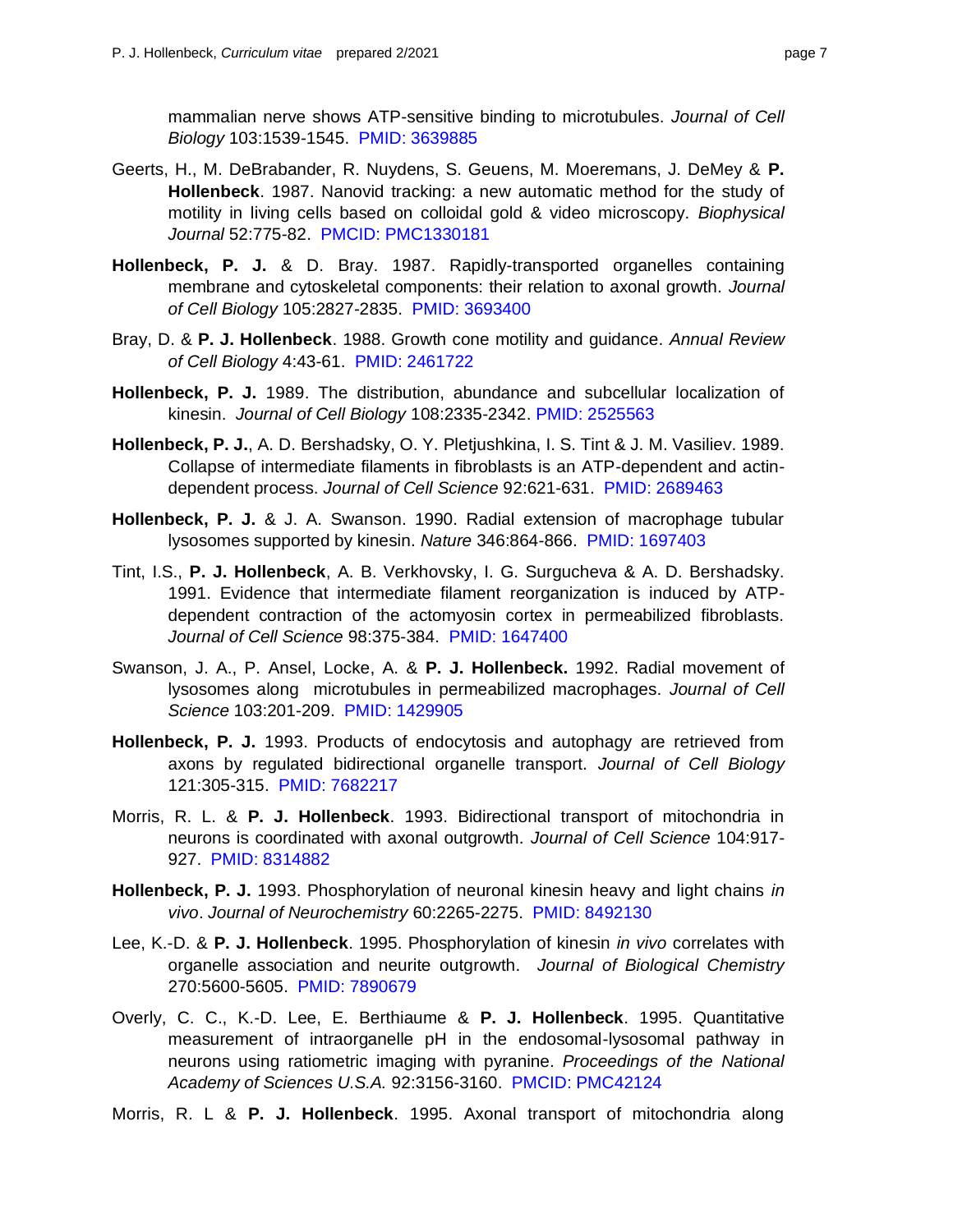microtubules and F-actin in living vertebrate neurons. *Journal of Cell Biology*  131:1315-1326. PMID: 8522592

- Olink-Coux, M. & **P. J. Hollenbeck**. 1996. Localization and active transport of mRNA in axons of sympathetic neurons in culture. *Journal of Neuroscience* 16:1346-1358. PMID: 8778286
- Overly, C. C., H. I. Rieff & **P. J. Hollenbeck**. 1996. Organelle motility and metabolism in axons vs dendrites of cultured hippocampal neurons. *Journal of Cell Science*  109:971-80. PMID: 8743944
- Overly, C. C. & **P. J. Hollenbeck**. 1996. Dynamic organization of endocytic pathways in axons of cultured sympathetic neurons. *Journal of Neuroscience* 16:6056-6064. PMID: 8815888
- Ruthel, G. and **P. J. Hollenbeck**. 2000. Growth cones are not required for initial establishment of polarity or differential axon branch growth in cultured hippocampal neurons. *Journal of Neuroscience* 20:2266-2274. PMID: 10704502
- Chada, S. and **P. J. Hollenbeck**. 2003. Mitochondrial movement and positioning in axons: the role of growth factor signaling. *Journal of Experimental Biology*  206:1985-1992.
- 206:1985-1992. Lee, S.-K. and **P. J. Hollenbeck**. 2003. Organization and translation of mRNA in  sympathetic axons. *Journal of Cell Science* 116:4467-4478. PMID: 13130093
- Ruthel, G. & **P. J. Hollenbeck**. 2003. Response of mitochondrial traffic to axon determination and differential branch growth. *Journal of Neuroscience* 23:8618- 8624. PMID: 13679431
- Chada, S. R. and **P. J. Hollenbeck**. 2004. Nerve growth factor signaling regulates motility and docking of axonal mitochondria. *Current Biology* 14:1272-1276. PMID: 12756280
- Verburg, J. L. & **P. J. Hollenbeck.** 2008. Mitochondrial membrane potential in axons increases with local NGF or semaphorin signaling. *Journal of Neuroscience*  28:8306-8315. PMCID: PMC2597466
- Amiri, M. & **P. J. Hollenbeck**. 2008. Mitochondrial biogenesis in the axons of vertebrate peripheral neurons. *Developmental Neurobiology* 68:1348-1361. PMCID: PMC2538952
- Pathak, D., Sepp, K. & **P. J. Hollenbeck**. 2010. Evidence that myosin opposes microtubule-based axonal transport of mitochondria. *Journal of Neuroscience*  30:8984-8992. PMCID: PMC2904968
- Shidara, Y. & **P. J. Hollenbeck**. 2010. Defects in mitochondrial axonal transport and membrane potential without increased ROS production in a Drosophila model of Friedreich ataxia. *Journal of Neuroscience* 30:11369-11378. PMCID: PMC2943153
- Sun, E. W., Wagner, M. L. , Maize, A. Kemler, D., Garland-Kuntz, E., Xu, L. Luo, Z-Q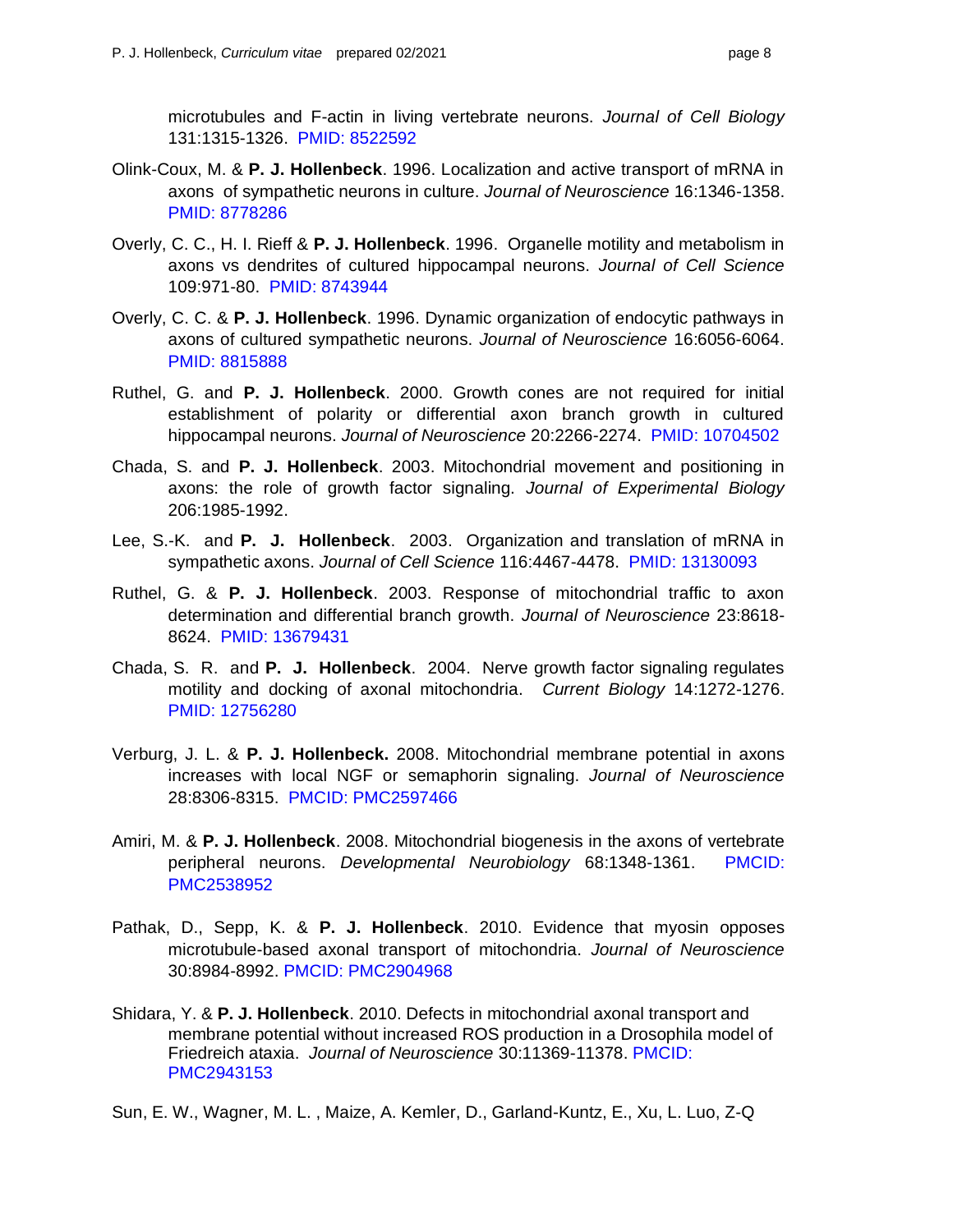and **P. J. Hollenbec**k. 2013. Legionella pneumophila infection of Drosophila S2 cells induces only minor changes in mitochondrial dynamics. *PLoS ONE* 

8(4):e62972. PMCID: PMC3640039

- Devireddy, S., Sung, H., Liao, P.C., Garland-Kuntz, E. and **P. J. Hollenbeck**. 2014. Analysis of mitochondrial traffic in Drosophila. *Methods in Enzymology* 547:131-150. PMID: 25416356
- Devireddy, S., Liu, A., Lampe, T. and **P. J. Hollenbeck**. 2015. The organization of mitochondrial quality control and life cycle in the nervous system in vivo in the absence of PINK1.  *Journal of Neuroscience* 35:9391-9401. PMCID: PMC4478254
- Sung, H., K. Nguyen, L Tandarich and **P. J. Hollenbeck**. 2016. Compartmentalized in vivo regulation of Parkin-mediated mitochondrial quality control in Drosophila nervous  system. *Journal of Neuroscience* 36:7375-7391. PMCID: PMC4945662
- Liao, P-C, L. C. Tandarich and **P. J. Hollenbeck**. 2017. ROS regulation of axonal mitochondrial transport is mediated by Ca2+ and JNK in *Drosophila*. *PLoS ONE* 12(5): e0178105 [\[https://doi.org/10.1371/journal.pone.0178105\].](https://doi.org/10.1371/journal.pone.0178105)
- Gan, N., Nakayasu. E. S., **Hollenbeck, P. J.**, and Z.-Q. Luo. 2019. Legionella pneumophila inhibits immune signaling via MavC-mediated transglutaminase-induced ubiquitination of UBE2N. *Nature Microbiology* 4:134-43.

### **Reviews and other invited commentary:**

- **Hollenbeck, P. J.** 1985. Mitotic spindles in isolation. News & Views. *Nature* 316:393- 394.
- **Hollenbeck, P. J.** 1985. Organelle transport: A third front for cell motility. News & Views. *Nature* 317:17-18. PMID: 4033785
- **Hollenbeck, P. J.** 1986. Organelle transport: Moving in different directions. News & Views. *Nature* 319:724-725. PMID: 2419759
- **Hollenbeck, P. J.** 1988. Kinesin: its properties and possible functions. *Protoplasma*  145:145-152.
- Hollenbeck, P. J. 1989. The transport and assembly of the neuronal cytoskeleton.  *Journal of Cell Biology* 108:223-227. PMID: 2465294
- **Hollenbeck, P. J.** 1989. Cell Motility: Dissecting a molecular motor. News & Views. *Nature* 338:294-295. PMID: 2493584
- **Hollenbeck, P. J.** 1990. Cell biology: Cytoskeleton on the move. News & Views. *Nature*  343:408-409. PMID: 1689014
- **Hollenbeck, P. J.** 1990. Cell motility: Dynamin joins the family. News & Views. *Nature*  347:229. PMID: 2144892
- Hollenbeck, P. J. & W. L. Dentler. 1991. Cell biology: Microtubules get the chop. News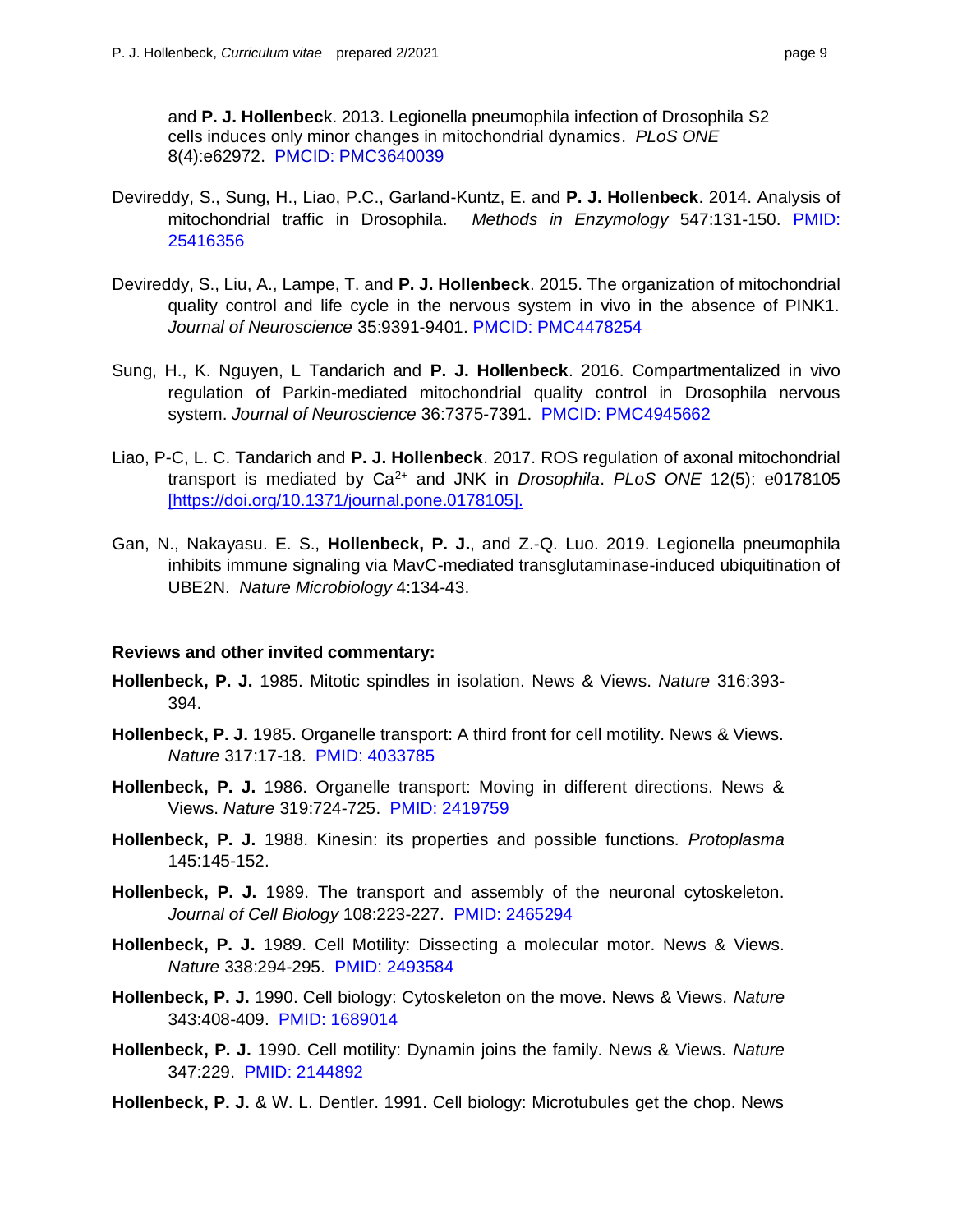& Views. *Nature* 350:378-379. PMID: 2011187

- **Hollenbeck, P. J.** 1996. The pattern and mechanism of mitochondrial transport in 1996/v1/d/hollenb1/htmls/list.htm] PMID: 9159217 axons. *Frontiers in Bioscience* 1:91-102. [<http://www.bioscience.org>//
- **Hollenbeck, P.J.** & G. Ruthel. 1999. Neurobiology: Sorting out the neuron. News & Views. *Nature* 397:653-4. PMID: 10067888
- **Hollenbeck, P. J.** & J. R. Bamburg. 1999. Axonal microtubules stay put. News & Views.  *Nature Cell Biology* 1:E171-173. PMID: 10559993
- **Hollenbeck, P. J.** 2001. Kinesin delivers: identifying receptors for motor proteins.  *Journal of Cell Biology* 152:F25-F27. PMCID: PMC2198802
- **Hollenbeck, P. J.** 2001. Microtubules get the signal. *Current Biology* 11:R820-823. PMID: 11676935
- **Hollenbeck, P. J.** 2002. Mechanics of Motor Proteins and the Cytoskeleton (book review). *Quarterly Review of Biology* 77:317-318.
- **Hollenbeck, P. J.** 2005. Mitochondria and Neurotransmission: Evacuating the Synapse. *Neuron* 47:331-333. PMCID: PMC2538582
- **Hollenbeck, P. J.** and W. M. Saxton. 2005. The axonal transport of mitochondria.  *Journal of Cell Science* 118:5411-5419. PMID: 16306220
- Suter, D. M. & **P. J. Hollenbeck**. 2012. How to Get on the Right Track. *Nature Neuroscience* 15:7-8. PMID: 22193250
- Saxton, W. M. & **P. J. Hollenbeck**. 2012. The axonal transport of mitochondria. *Journal of Cell Science* 125:1-10. PMCID: PMC3656622
- Berman, S. B. & **P. J. Hollenbeck**. 2013. Exploring the life cycle of mitochondria in neuropsychiatric diseases: Mitochondrial dynamics and quality control. *Neurobiology of Disease* 51:1-2. PMID: 23159742
- **Hollenbeck, P. J.** & D. M. Suter. 2013. Cell Biology: Motor protein moonlights in microtubule sliding. *Current Biology* 23:R575-R576. PMID: 23845248
- **Hollenbeck, P. J.** 2014. Directing traffic and autophagy in axonal transport. *Developmental Cell* 29: 505-6. PMID: 24914557

#### **Book chapters:**

- **Hollenbeck, P. J.** & D. Bray. 1985. A novel 330 kd protein and its possible role in axonal transport. In *Microtubules and Microtubule Inhibitors*. eds. M. De Brabander & J. De Mey, Elsevier Science Publ. Co. Inc. New York. 205-211.
- Hollenbeck, P. J. & R. S. Weld. 1994. Axonal homeostasis and the nature of regulated retrograde organelle transport. In *Neuronal Cytoskeleton -- Morphogenesis, Transport and Synaptic Transmission*. ed. N. Hirokawa. Japan Scientific Societies Press, Tokyo. pp 111-127.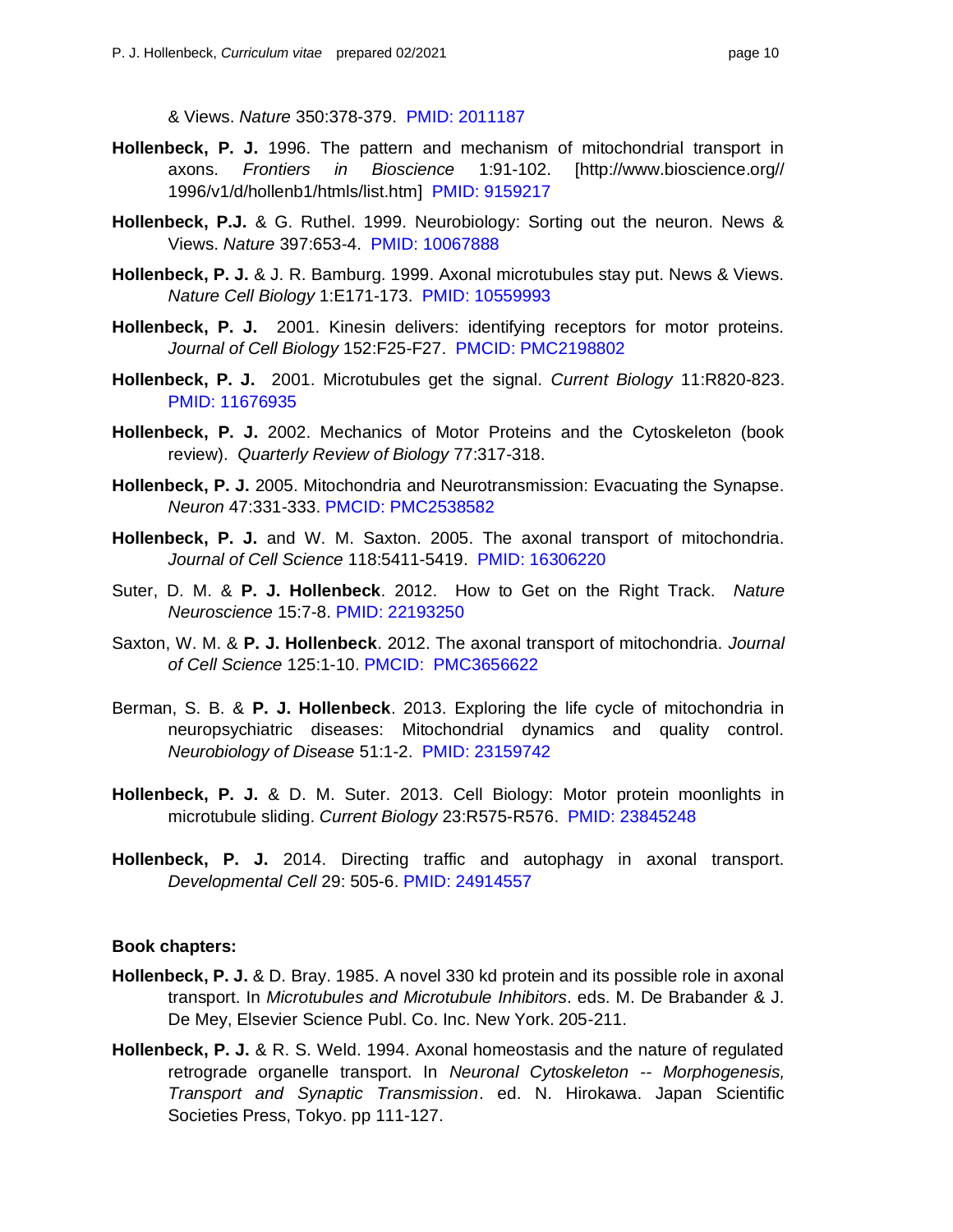- Hollenbeck, P. J. and J. R. Bamburg. 2003. Comparing properties of neuronal culture systems: a shopping guide for the cell biologist. *Methods in Cell Biology* 71:1-16. PMID: 12884683
- **Hollenbeck, P. J.** and D. M. Fekete. 2003. Expression of transgenes in primary neurons from chick PNS and CNS by retroviral infection of early embryos. *Methods in Cell Biology* 71:349-365. PMID: 12884700
- Martinez, C. Y. and **P. J. Hollenbeck**. 2003. Transfection of primary CNS and PNS  neurons by electroporation. *Methods in Cell Biology* 71:321-332. PMID: 12884998
- Devireddy, S., H. Sung, P.C. Liao, E. Garland-Kuntz and **P. J. Hollenbeck**. 2014. Analysis of Mitochondrial Traffic in Drosophila. *Methods in Enzymology 547:*131- 50. PMID: 25416356

#### **Books and volumes edited:**

- **Hollenbeck, P. J.** and J. R. Bamburg. 2003. Editors, "Neurons: Methods and Applications for the Cell Biologist." Academic Press.
- Walkup, J., Mink, J. and P. J. Hollenbeck. 2006. Editors, Proceedings of the 4<sup>th</sup> International Scientific Symposium on Tourette Syndrome, *Advances in Neurology* (Lippincot), 2006.
- Berman, S. B. & **P. J. Hollenbeck**. 2012. Editors, "Mitochondrial dynamics and quality control in neuropsychiatric diseases" special issue. *Neurobiology of Disease,* vol 51.

#### **Outreach articles:**

**Hollenbeck, P.J.** 1999. How life imitates Tourette Syndrome. *CNS Spectrums* 4:22-23.

- **Hollenbeck, P. J.** 2000. Insight and Hindsight into Tourette Syndrome. In *Advances in Neurology* 85, eds D. Cohen, J. Jancovic. & C. Goetz, Lippincott Williams & Wilkins. Philadelphia. 363-367. PMID: 11530444
- **Hollenbeck, P. J.** 2003. A Jangling Journey: Life with Tourette Syndrome. *Cerebrum*  5:47-60.
- Roper, L., **P. J. Hollenbeck** & H. Rickards. 2012. Tourette syndrome support organisations around the world. In *Tourette Syndrome*, Martino and Leckman, eds, New York: Oxford University Press.

#### **Abstracts:**

 **Hollenbeck, P. J.** & D. Bray. 1987. Rapid Transport of a Class of Neuronal Organelles is Coordinated with Axonal Elongation. *Journal of Cell Biology* 105:262a. (ASCB Meetings, St Louis, MO, 11/20/87).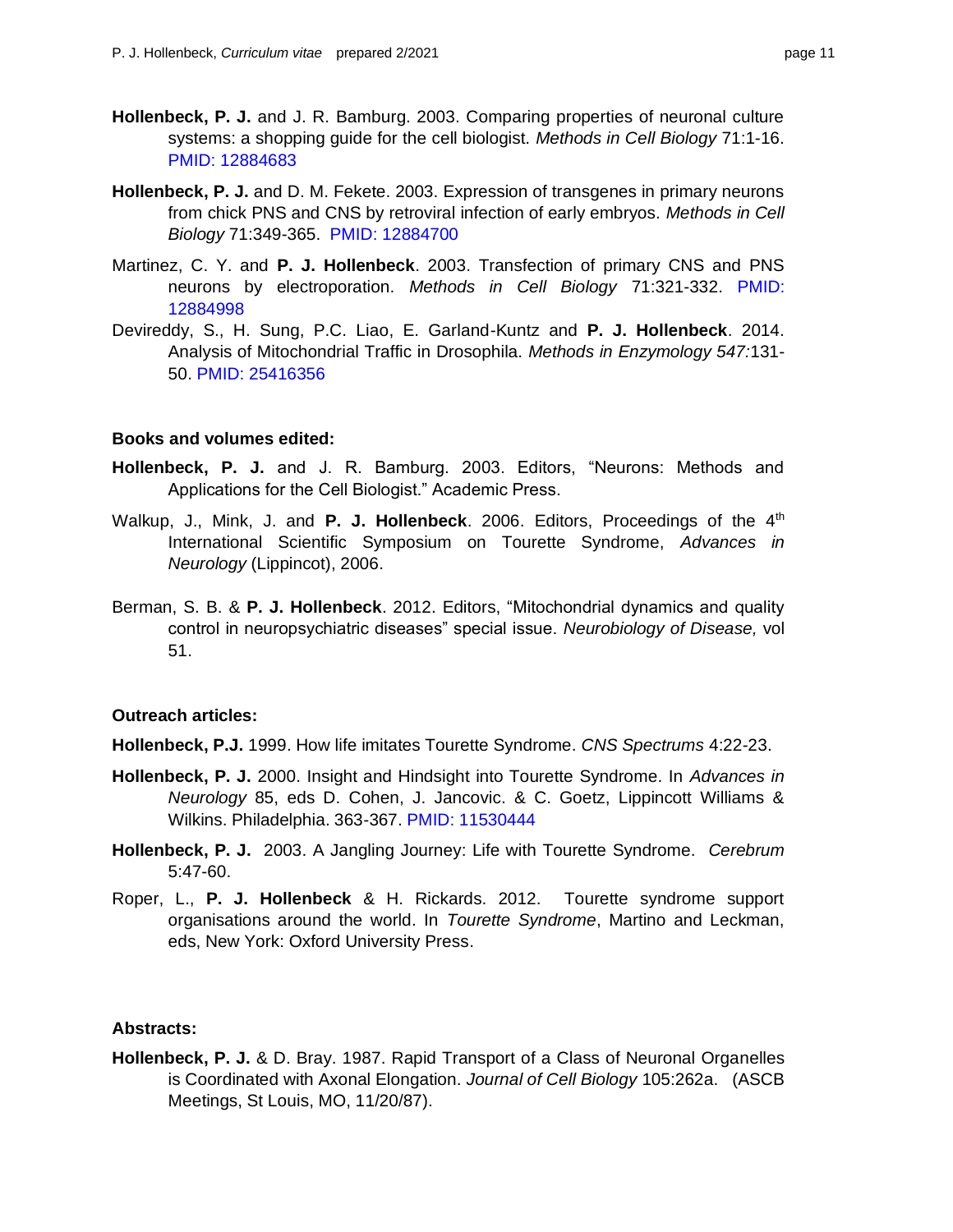- **Hollenbeck, P. J.** & J. A. Swanson. 1989. Kinesin Contributes to the Radial Extension of Macrophage Tubular Lysosomes. *Journal of Cell Biology* 109:81a. (ASCB Meetings, Houston, TX, 11/6/89).
- **Hollenbeck, P. J.** & R. L. Morris. 1990. Bidirectional Organelle Transport in Axons is Coordinated with Axonal Outgrowth and Regulated by Agents which Alter Intracellular cAMP Levels. *Journal of Cell Biology* 111:414a. (ASCB Meetings, San Diego, CA, 12/9/90).
- Tint, I. S., A. D. Bershadsky & **P. J. Hollenbeck**. 1990. Intermediate Filament Reorganization is Induced by the Contraction of the Actin Cortex in  Permeabilized Fibroblasts. *Journal of Cell Biology* 111:414a. (ASCB Meetings, San Diego, CA, 12/9/90).
- **Hollenbeck, P. J.** 1991. Kinesin Heavy and Light Chains Are Phosphorylated In Vivo in  Neurons. *Journal of Cell Biology* 115:390a. (ASCB Meetings, Boston, MA, 12/12/91).
- Swanson, J. A., A. Locke, G. Rosania & **P. J. Hollenbeck**. 1991. Radial Movement of  Lysosomes in Permeabilized Macrophages. *Journal of Cell Biology* 115:38a. (ASCB Meetings, Boston, MA, 12/9/91).
- **Hollenbeck, P. J.** 1992 Retrograde Axonal Transport of Organelles That Result From Fusion of the Endocytic and Autophagic Pathways. *Molecular Biology of the Cell*  3:172a. (ASCB Meetings, Denver, CO, 11/17/92)
- Morris, R. L. & **P. J. Hollenbeck**. 1992. Bidirectional Axonal Transport of Mitochondria is Coordinated with Axonal Outgrowth. *Molecular Biology of the Cell* 4:172a. (ASCB Meetings, Denver, CO, 11/17/92).
- Lee, K.-D. & **P. J. Hollenbeck**. 1993. Kinesin Phosphorylation Correlate With Its Association with Organelle Membranes. *Molecular Biology of the Cell* 4:276a. (ASCB Meetings, New Orleans, LA, 12/14/93).
- Overly, C. C. & **P. J. Hollenbeck**. 1993. Motility and Distribution of Organelles in Axons vs Dendrites of Hippocampal Neurons in Culture. *Molecular Biology of the Cell*  4:274a. (ASCB Meetings, New Orleans, LA, 12/14/93).
- Morris, R. L, K.-D. Lee, R. S. Weld & **P. J. Hollenbeck**. 1993. The Tracks and Motors for Mitochondrial Transport in Axons. *Molecular Biology of the Cell* 4:274a. (ASCB Meetings, New Orleans, LA, 12/14/93).
- Morris, R. L. & **P. J. Hollenbeck**. 1994. Axonal Transport of Mitochondria on  Microtubules and F-actin *In Vivo*. *Molecular Biology of the Cell* 5:42a. (ASCB Meetings, San Francisco, 12/11/94)
- Overly, C. C. & **P. J. Hollenbeck**. 1994. Regional Differences in the Endocytic Pathway in Cultured Neurons. *Molecular Biology of the Cell* 5:111a. (ASCB Meetings, San Francisco, 12/11/94)
- Olink-Coux, M. & **P. J. Hollenbeck**. 1994. Localization of Specific mRNAs in Peripheral Axons. (FASEB Conference on mRNA Localization, San Diego, CA, 7/15/94)
- **Hollenbeck, P. J.** 1994. Mitochondrial Transport in Neurons. (Gordon Conference on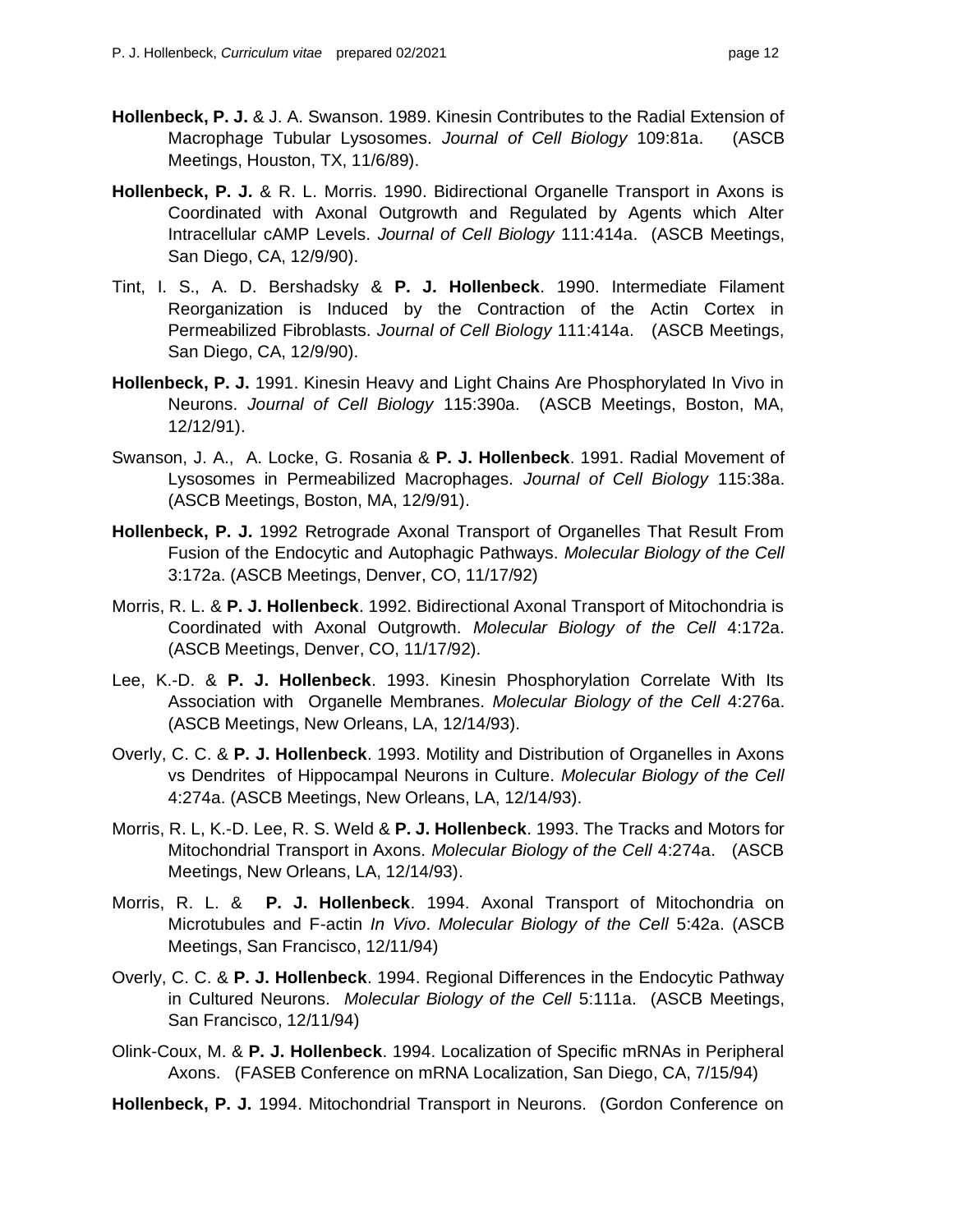Motile and Contractile Systems, Plymouth, NH, 7/11/94)

- Overly, C. C. & **P. J. Hollenbeck**. 1994. Differences in the Endocytic Pathways in Axons vs Dendrites of Cultured Neurons. (Gordon Conference on Cell Biology of the Neuron, Plymouth, NH, 6/15/94).
- Olink-Coux, M. & **P. J. Hollenbeck**. 1995. Localization and Active Transport of mRNA in Axons of Sympathetic Neurons in Culture. *Molecular Biology of the Cell* 6:99a. (ASCB Meetings, Washington, D.C. 12/10/95)
- Overly, C. C., H. I. Rieff & **P. J. Hollenbeck**. 1995. Axonal and Dendritic Organelle Transport in Hippocampal Neurons: Differences in Organization and Behavior.  *Molecular Biology of the Cell* 6:266a. (ASCB Meetings, Washington, D.C. 12/12/95)
- Overly, C. C. & **P. J. Hollenbeck**. 1996. Dynamic Organization of Endocytic Pathways in Axons of Cultured Sympathetic Neurons. *Molecular Biology of the Cell* 7:225a. (ASCB Meetings, San Francisco, CA 12/96).
- **Hollenbeck, P. J.** 1998. The Regulation of Mitochondrial Transport in Axons. *Cell Structure & Function* 23:193. (COE International Conference on Molecular Mechanisms of Intracellular Transport, Shonan Village Conference Center, Japan, 8/20/98).
- Ruthel, G. & **P. J. Hollenbeck**. 1998. Mitochondrial sorting at branch points is coordinated with differential growth of axonal branches in cultured rat hippocampal neurons. *Molecular Biology of the Cell* 9S:406a. (ASCB Meetings, San Francisco, CA, 12/98)
- Ruthel, G. & **P. J. Hollenbeck**. 1999. (Society for Neuroscience Meetings, Miami, FL 10/23/99)
- Ruthel, G. & **P. J. Hollenbeck**. 1999. Growth cones are not required for initial establishment of polarity or differential axon branch growth in cultured hippocampal neurons. Molecular Biology of the Cell 10S:260a. (ASCB Meetings, Wash. DC 12/11/99)
- Ruthel, G. & **P. J. Hollenbeck**. 2000. Growth cones are not required for initial establishment of polarity or differential axon branch growth in cultured hippocampal neurons. Journal of Neurochemistry 74:S1A. (American Society for Neurochemistry Meetings, Chicago, IL 2/26/00)
- Ruthel, G., S. R. Chada & **P. J. Hollenbeck**. 2000. Axonal transport of mitochondria is regulated by axonal growth and NGF signaling. Molecular Biology of the Cell 11S:145a. (ASCB Meetings, San Francisco, CA 12/14/00)
- Chada, S. R. & **P. J. Hollenbeck**. 2001. Axonal transport of mitochondria is regulated by NGF signaling via a specific kinase pathway. Molecular Biology of the Cell 12S:166a (ASCB Meetings, Washington, D.C.)
- Lee, S. K. & **P. J. Hollenbeck**. 2001. mRNA localization and protein synthesis in axons of chick sympathetic neurons. Molecular Biology of the Cell 12S:363a (ASCB Meetings, Washington, D.C.)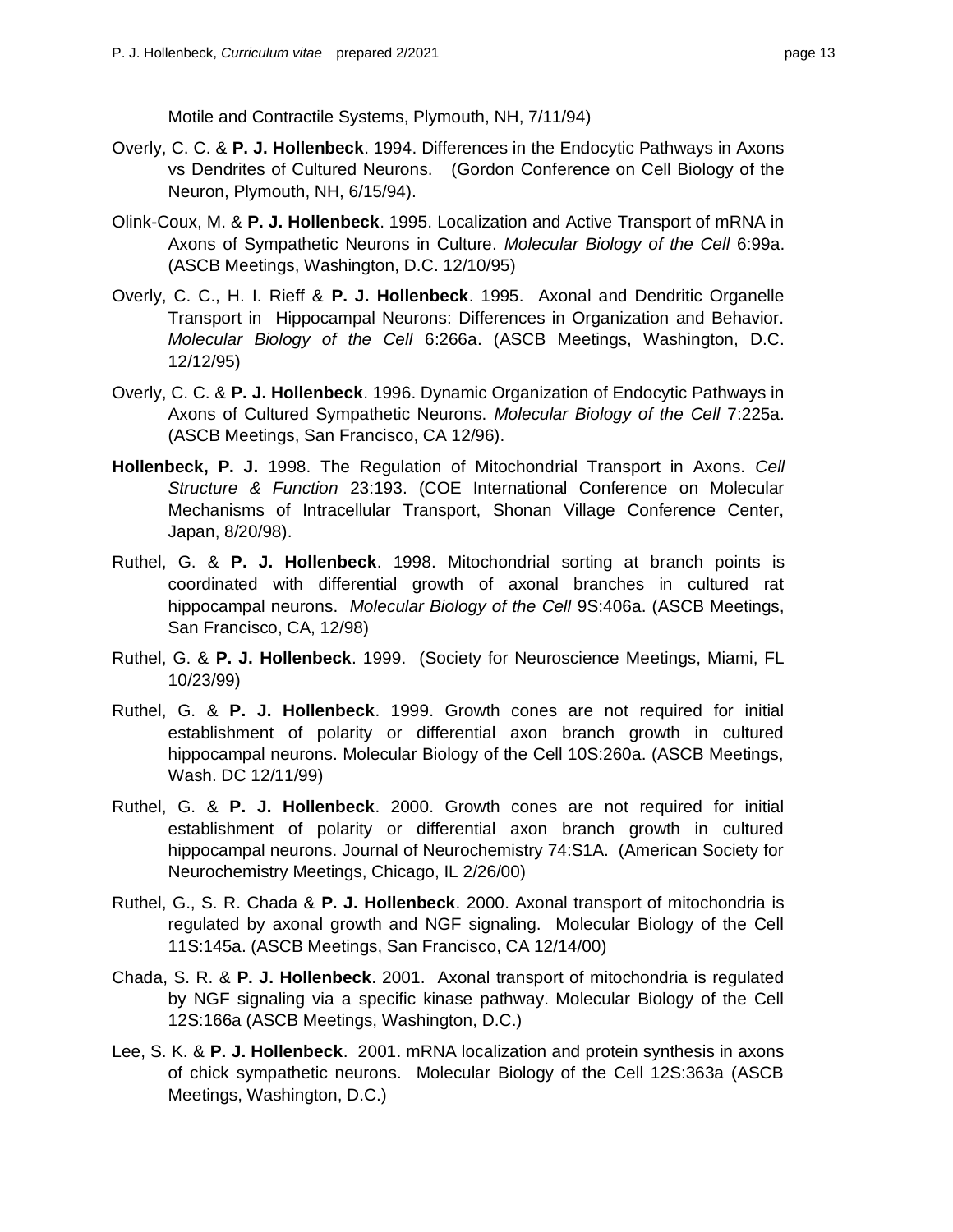- Chada, S. R., R. M. Hicks & **P. J. Hollenbeck**. 2002. Mitochondrial motility in response to nerve growth factor (NGF) stimulation. Molecular Biology of the Cell 13S:475a (ASCB Meetings, Washington, D.C. 12/10/02)
- Chada, S. R. and **P. J. Hollenbeck**. 2002. Mitochondrial movement and positioning in axons: the role of growth factor signaling. (Company of Biologists International Conference on "Roles of Intracellular Movement and Intracellular Structure in Metabolic Regulation, Victoria, British Columbia)
- **Hollenbeck, P. J.**, G. Ruthel & S. R. Chada. 2003. Regulation of mitochondrial motility in neurons in response to axonal growth and nerve growth factor signaling.  $(9<sup>th</sup>$ International Congress on Batten Disease. Chicago, IL).
- Verburg, J. L., R. L. Morris & **P. J. Hollenbeck**. 2005. Mitochondrial transport and location within axons are not associated with membrane potential.  $(45<sup>th</sup>$  annual ASCB meetings, San Francisco, 12/10/05).
- Verburg, J. L. & **P. J. Hollenbeck**. 2007. Mitochondrial Membrane Potential Does Not Vary with Transport or Location in the Axon, but is Increased Locally by NGF or Semaphorin Signaling (47<sup>th</sup> annual ASCB meetings, Washington DC, 12/03/07).
- Shidara, Y. & **P. J. Hollenbeck.** 2007. A Drosophila model of Friedreich ataxia shows disrupted mitochondrial transport and membrane potential but no increased ROS production (47<sup>th</sup> annual ASCB meetings, Washington DC, 12/03/07).
- Amiri, M. & **P. J. Hollenbeck**. 2007. Mitochondrial biogenesis can occur in the axons of vertebrate peripheral neurons. (47<sup>th</sup> annual ASCB meetings, Washington DC, 12/04/07).
- Shidara, Y & **P. J. Hollenbeck.** 2008. Mitochondrial transport, membrane potential and ROS production in a Drosophila model of Friedreich ataxia. (United Mitochondrial Disease Foundation meeting, Indianapolis IN, 06/28/08).
- **Hollenbeck, P. J.** 2008. A Drosophila model of Friedreich ataxia shows disrupted mitochondrial transport and membrane potential but no increased ROS production. (Federation of European Neuroscience Societies meeting, Geneva Switzerland, 07/13/08).
- D. Pathak & **P. J. Hollenbeck.** 2008. Role of Actomyosin-based Force Generation in Mitochondrial Movement in Drosophila Neurons. (48th annual ASCB meetings, San Francisco, CA).
- Shidara, Y. & **P. J. Hollenbeck.** 2010. The Cellular Neurobiology of Friedreich Ataxia: Mitochondrial Motility, Metabolic State and ROS Production in the Drosophila Nervous System (50<sup>th</sup> annual ASCB meetings, Philadelphia, PA, 12/14/10).
- **Hollenbeck, P. J.** 2011. Mitochondrial Motility, Metabolic State and ROS Production in the Normal and Pathologic Drosophila Nervous System (Conference on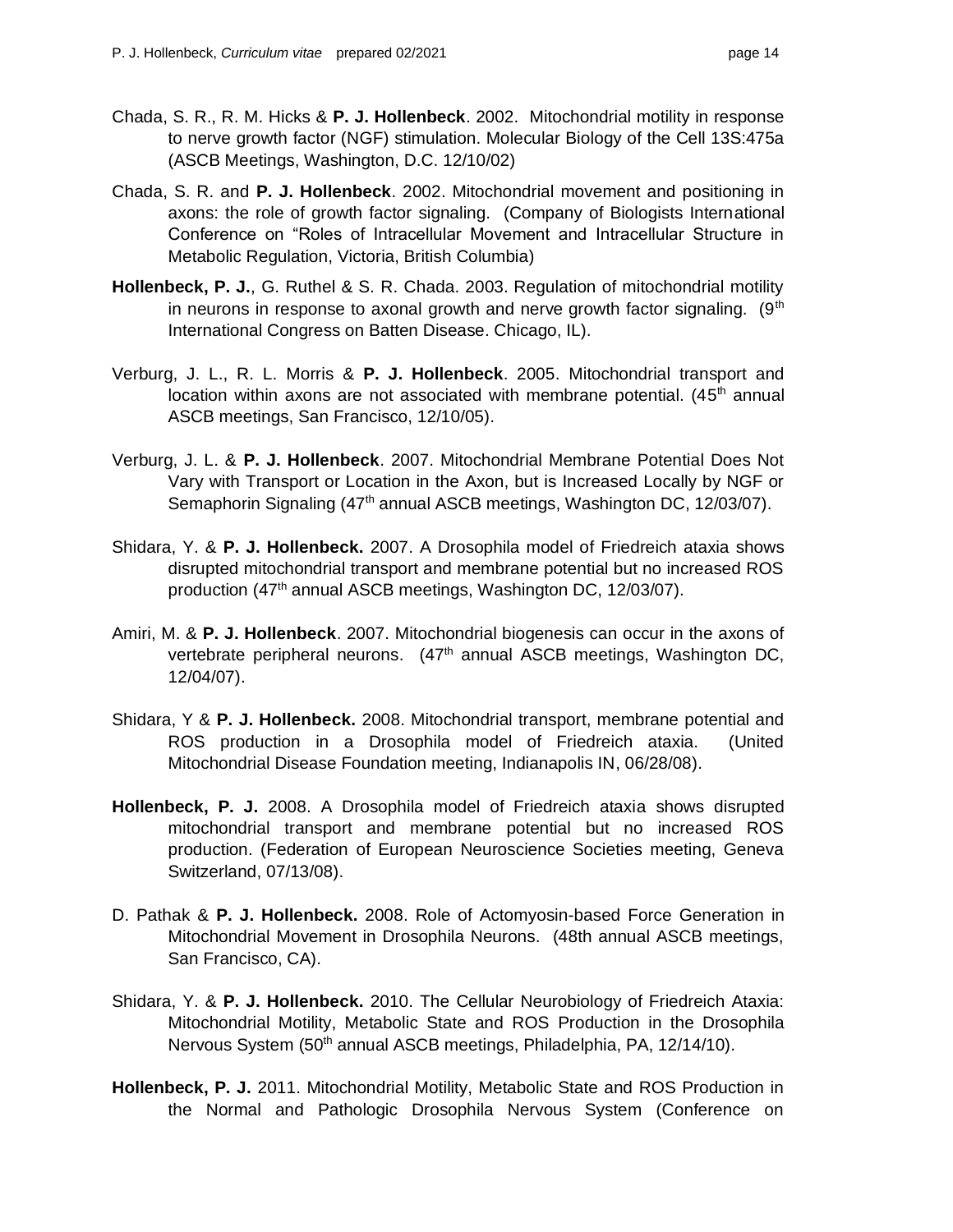Emerging Concepts in Neuronal Cytoskeleton, Santa Cruz, Chile, 04/26/11).

- Devireddy, S., E. Garland-Kuntz, L. Pallanck & **P. J. Hollenbeck**. 2011. Impaired Mitochondrial Function, Axonal Transport And Morphology in the Neurons of PINK1 Mutants of *Drosophila* (51st Annual ACB meetings, Denver, CO, 12/12/11).
- Liao, P. C. & **P. J. Hollenbeck**. 2013. The impact of reactive oxygen species (ROS) on the mitochondrial transport. Autophagosomal Process in Parkinson's Disease Model (53rd Annual ASCB meetings, New Orleans, LA, 12/16/13)
- Sung, H., S. Devireddy and **P. J. Hollenbeck**. 2013. Mitochondrial Quality Control and Autophagosomal Process in Parkinson's Disease Model (53<sup>rd</sup> Annual ASCB meetings, New Orleans, LA, 12/16/13).
- **Hollenbeck, P. J.** 2015. The Transport, Turnover and Life Cycle of Mitochondria, in sickness and health. HHMI Janelia Farm conference (Ashburn, VA 06/01/15).
- **Liao, P-C and P. J. Hollenbeck.** 2015. The Impact of Reactive Oxygen Species (ROS) on Mitochondrial Transport in Neurons. (45th Annual Society for Neuroscience meetings, Chicago, IL, 10/18/15).

#### **Domestic and international invited research presentations and lectures:**

#### **1987**

American Society for Cell Biology Meetings, St Louis, MO, 11/20/87

Department of Biochemistry, Colorado State University, Ft Collins, 11/11/87

 Department of Molecular and Cellular Biology, University of Colorado Health Sciences Center, Denver, 11/10/87

Department of Anatomy & Cellular Biology, Harvard Medical School, 11/5/87

Medical Research Council Laboratory, Cambridge, England, 11/3/87

All-Union Oncological Center, USSR Academy of Medical Sciences, Moscow, USSR, 9/25/87

#### **1988**

 European Molecular Biology Organization Workshop on Assembly and Dynamics of the Cytomatrix, Maria Alm, Austria, 3/15/88

## **1989**

Dept of Psychiatry, Mailman Research Center, McClean Hospital, 4/11/89

New England Medical Center, Tufts University Medical School, Boston, 3/27/89

#### **1990**

Marine Biological Laboratory, Woods Hole, MA, 5/9/90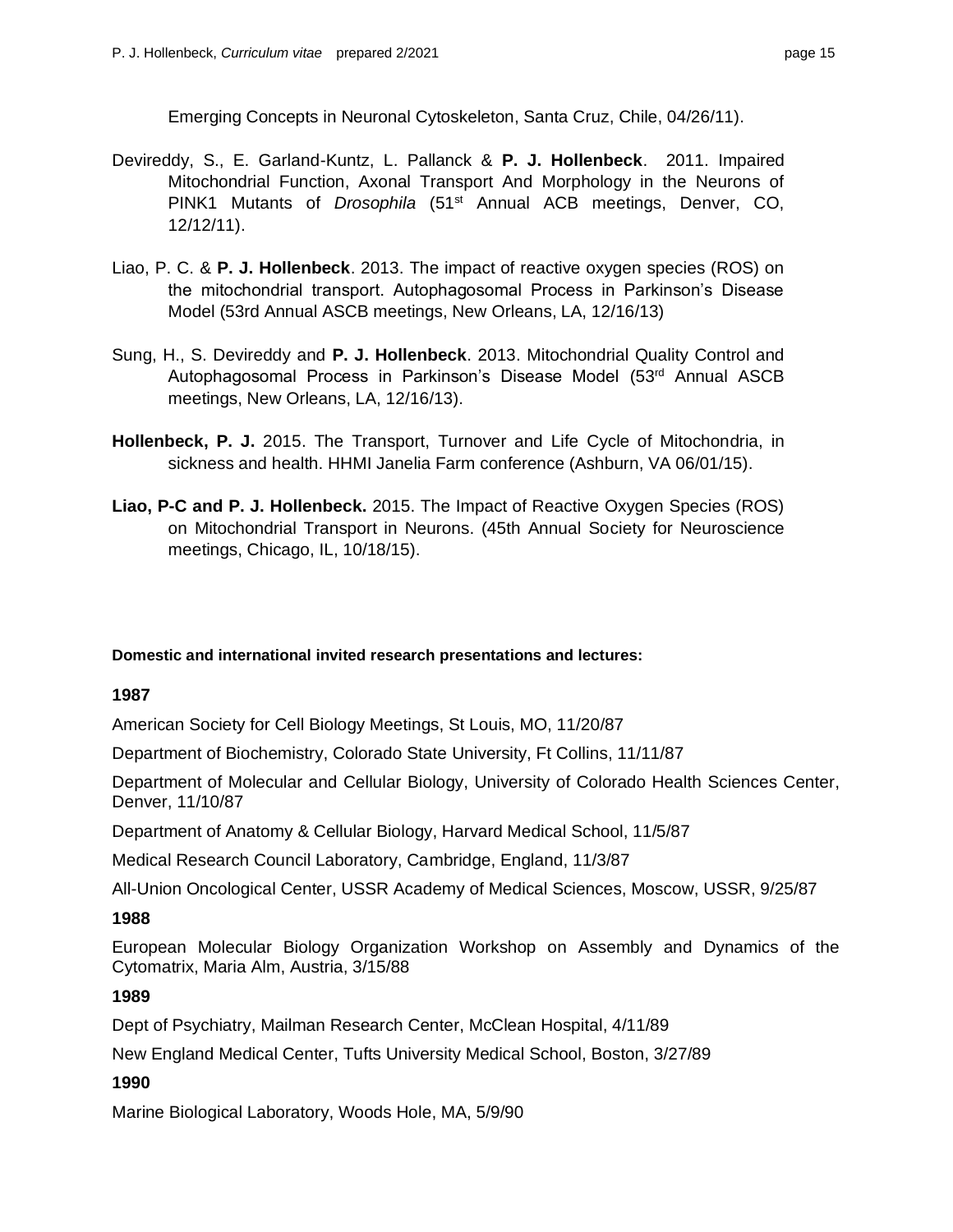Frontiers in Cell Motility Symposium, Wadsworth Center for Laboratories and Research, New York State Department of Health, Albany, NY, 4/20/90

## **1992**

Dept of Anatomy & Cell Biology, University of Alberta, Edmonton, 5/19/92

Dept of Zoology, University of California, Davis, 5/12/92

 John C. Davis Memorial Lecture in Physiology & Cell Biology, Annual Symposium, Dept of Physiology & Cell Biology, University of Kansas, Lawrence, 4/25/92

Neuroscience Program, Tufts University Medical School, Boston, MA, 1/22/92

Whitehead Institute & Dept of Biology, MIT, Cambridge, MA, 1/10/92

## **1993**

Dept of Anatomy, University of Wisconsin School of Medicine, 11/16/93

Dept of Biochemistry, Boston University School of Medicine, 10/4/93

E. K. Shriver Research Center, Waltham, MA, 4/21/93

Renal Unit, Massachusetts General Hospital East, Charlestown, MA, 3/2/93

## **1994**

Anatomy & Structural Biology, Albert Einstein College of Medicine, New York, NY. 11/10/94

Gordon Conference on Motile and Contractile Systems, Plymouth, NH, 7/11/94

Dept of Psychiatry, Mailman Research Center, McClean Hospital, 3/8/94

Dept of Biology, Boston College, Chestnut Hill, MA, 3/14/94

## **1995**

Dept. of Biochemistry, Brandeis University, Waltham, MA, 12/7/95

Woods Hole Marine Biology Laboratory, Woods Hole MA, 8/7/95

Neuroscience Program, Tufts University Medical School, Boston MA, 5/3/95

Department of Anatomy, Emory University Medical School, Atlanta GA, 4/12/95

R. R. Bensley Memorial Award Lecture, FASEB Meetings, Atlanta, GA, 4/11/95

Dept of Biology, Boston College, Chestnut Hill, MA, 2/28/95

Program in Neuroscience, Colorado State University, Ft. Collins, CO, 2/14/95

Biophysical Society Meetings, San Francisco, CA, 2/12/95

## **1996**

Boston Biomedical Research Institute, Boston, MA, 2/28/96

Dept. of Anatomy & Neurobiology, Colorado State University, Ft. Collins, CO, 2/5/96

Dept. of Biology, Purdue University, W. Lafayette, IN, 1/8/96

## **1997**

 Department of Medicine, Indiana University Medical School, Indianapolis IN, 12/1/97 Department of Biology, Illinois State University, Normal IL, 12/4/97

## **1998**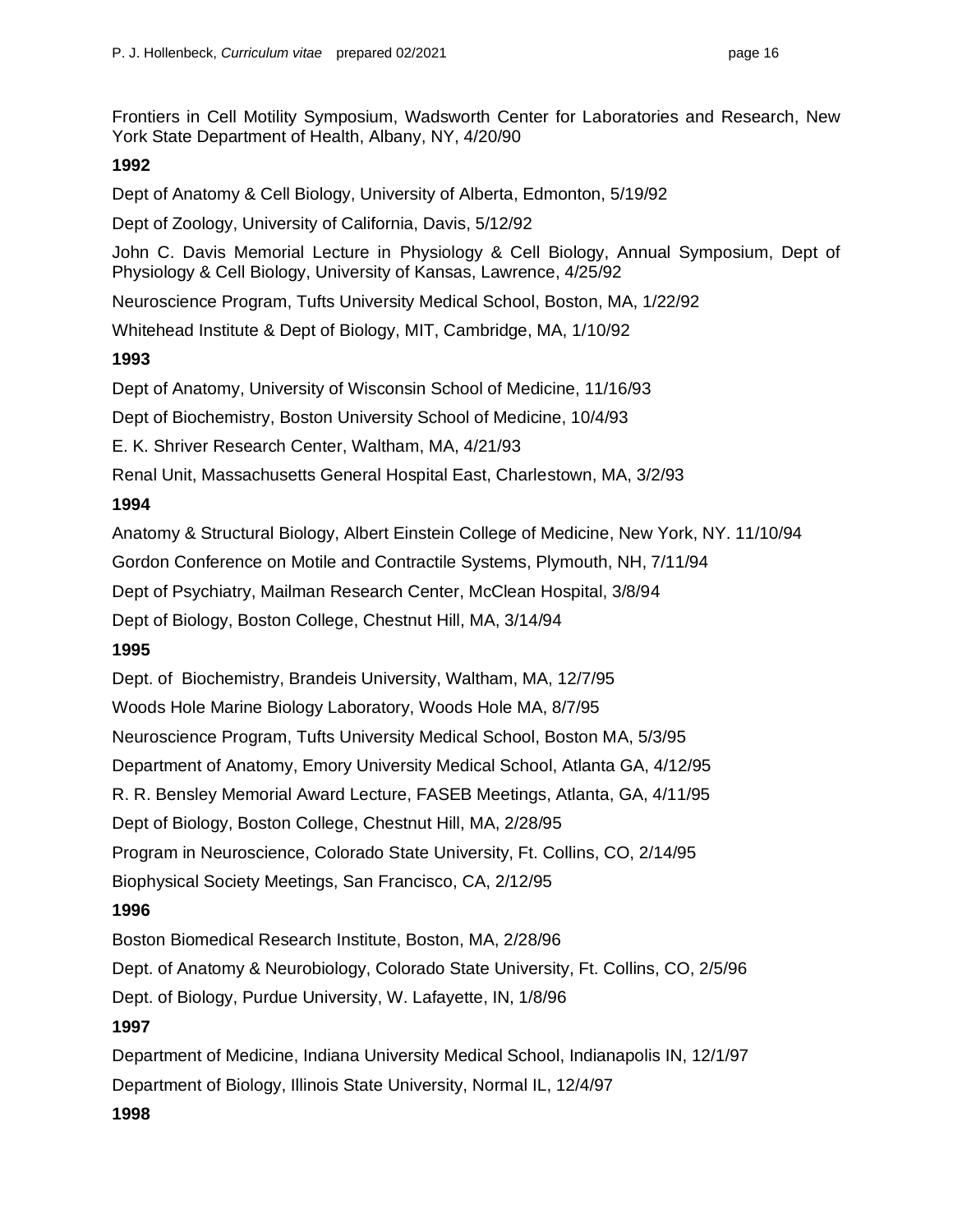### TSA National Conference, Arlington VA, 10/16/98

 COE International Conference on Molecular Mechanisms of Intracellular Transport, Shonan Village Conference Center, Japan, 8/20/98

National Heart, Lung & Blood Institute/NIH, Bethesda MD, 6/1/98

## **1999**

 Hereditary Disease Foundation Workshop on "Huntingtin Action: Up and Down the Axon," Los Angeles, CA 6/27 - 6/28/99

Dept of Pharmacology & Physiology, University of Chicago, Chicago IL, 6/11/99

 Basic Neurosciences Symposium, 3rd International Scientific Symposium on Tourette Syndrome, NYC, 6/5/99

### **2000**

 American Society for Cell Biology Meetings Mini-symposium on Regulation of Cytoskeletal Motors, San Francisco, CA 12/14/00

 American Society for Neurochemistry Meetings Symposium on Control of Neuronal Polarity, Chicago, IL 3/26/00

Massachusetts TSA Educators' Conference, Boston MA, 3/24/00

 Dept of Cell Biology, Neurobiology, and Anatomy, University of Cincinnati College of Medicine, Cincinnati, OH, 2/9/00

### **2001**

Illinois TSA Educators' Conference, Chicago, IL, 11/2/01

American Medical Writers Association national meetings, Norfolk, VA, 10/25/01

Dept of Biochemistry, Colorado State University, Ft. Collins, CO, 4/25/01

Dept of Basic Medical Sciences, Purdue University, West Lafayette, IN, 1/11/01

## **2002**

 Company of Biologists International Conference on "Roles of Intracellular Movement and Intracellular Structure in Metabolic Regulation," Mount Newton, British Columbia, 8/31/02

 American Society for Neurochemistry Meetings Symposium on Mitochondria, Palm Beach, FL, 6/22/02

Dept of Biology, Indiana University, Bloomington, IN, 4/4/02

Midwest Cytoskeleton Meeting, Northwestern University Medical School, Chicago, IL, 2/15/02

## **2003**

Dept of Biology, Wabash College, Crawfordsville IN, 10/23/03

DFG Priority Program Meeting on Molecular Motors, Schneverdingen, Germany, 9/30/03

Max-Planck-Unit for Structural Molecular Biology, Hamburg, Germany, 9/29/03

 Department of Cell Biology and Physiology, Washington University School of Medicine, St Louis MO. 9/12/03

 Gordon Conference on Motile and Contractile Systems, Colby-Sawyer College, New London, NH, 7/3/03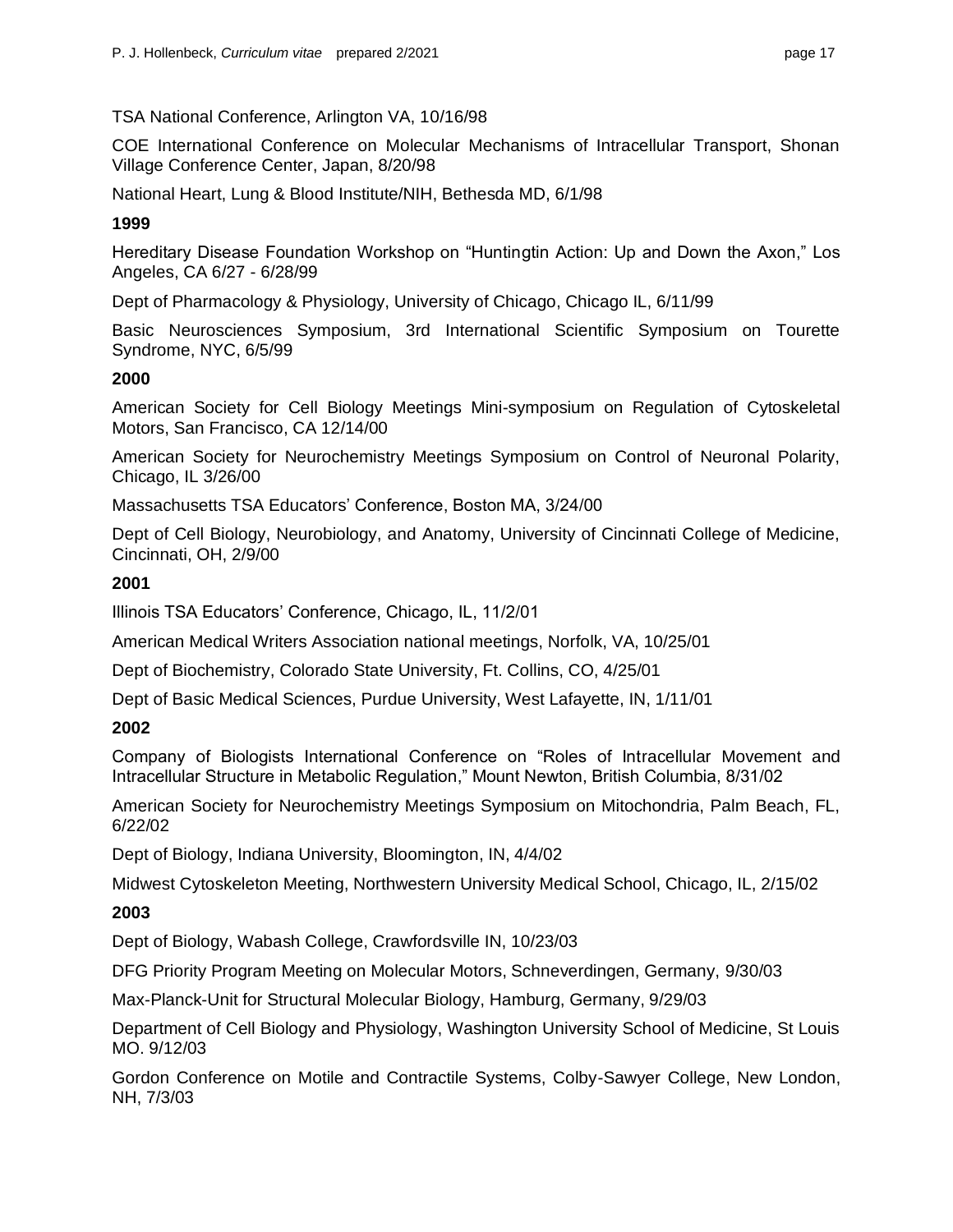9th International Congress on Batten Disease, Chicago IL, 4/11/03.

Dept of Biological Sciences, Purdue University-Calumet, Calumet, IN, 3/27/03

## **2004**

Dept of Anatomy and Cell Biology, Tufts University Medical School, Boston, MA, 4/08/04

Dept of Biology, Wheaton College, Norton, MA, 4/28/04.

4th International Scientific Symposium on Tourette Syndrome, Cleveland, OH, 6/27/04

## **2005**

Seminar: Dept of Physiology and Biophysics, University of Illinois, Chicago IL, 4/5/05

## **2006**

Seminar, Dept of Cell and Developmental Biology, University of Illinois, Urbana IL, 5/3/06

 Platform lecture: Gordon Research Conference on Mitochondria and Chloroplasts, Magdalen College, Oxford, England, 8/14/06

 Platform Lecture: Banbury Conference on Axonal Dynamics and Synaptic Junctions, Cold Spring Harbor, NY, 10/30/06.

 Platform presentation: Chicago Cytoskeleton Conference, Northwestern University Medical School, Chicago, IL, 11/17/06

## **2007**

Platform lecture: American Society for Cell Biology national meetings, Washington DC, 12/05/07

 Platform lecture: Tourette2007 International Scientific Symposium on Tourette Syndrome, Lillehammer, Norway, 06/22/07.

## **2008**

 Platform lecture: United Mitochondrial Disease Foundation Symposium, Indianapolis, IN, 06/26/08.

 Platform lecture: Federation of European Neuroscience Societies meeting, Geneva Switzerland, 07/13/08.

 Platform lecture: Nature Genetics/IPSEN Foundation Symposium on Mitochondrial Dysfunction and Neurological Disease, Duke University, NC,12/05/08.

 Platform lecture: Subgroup on Mitochondrial Dynamics, American Society for Cell Biology national meetings, San Francisco, CA, DC, 12/13/08

## **2009**

 Invited lecture: Dept of Developmental Neurobiology, St Jude Children's Hospital, Memphis TN, 05/06/09

 Platform lecture: Gordon Research Conference on Molecular and Cellular Bioenergetics, Andover, NH, 06/07/09

## **2010**

 Platform lecture: Chicago Cytoskeleton Conference, Northwestern Medical School, Chicago IL 3/26/10

## **2011**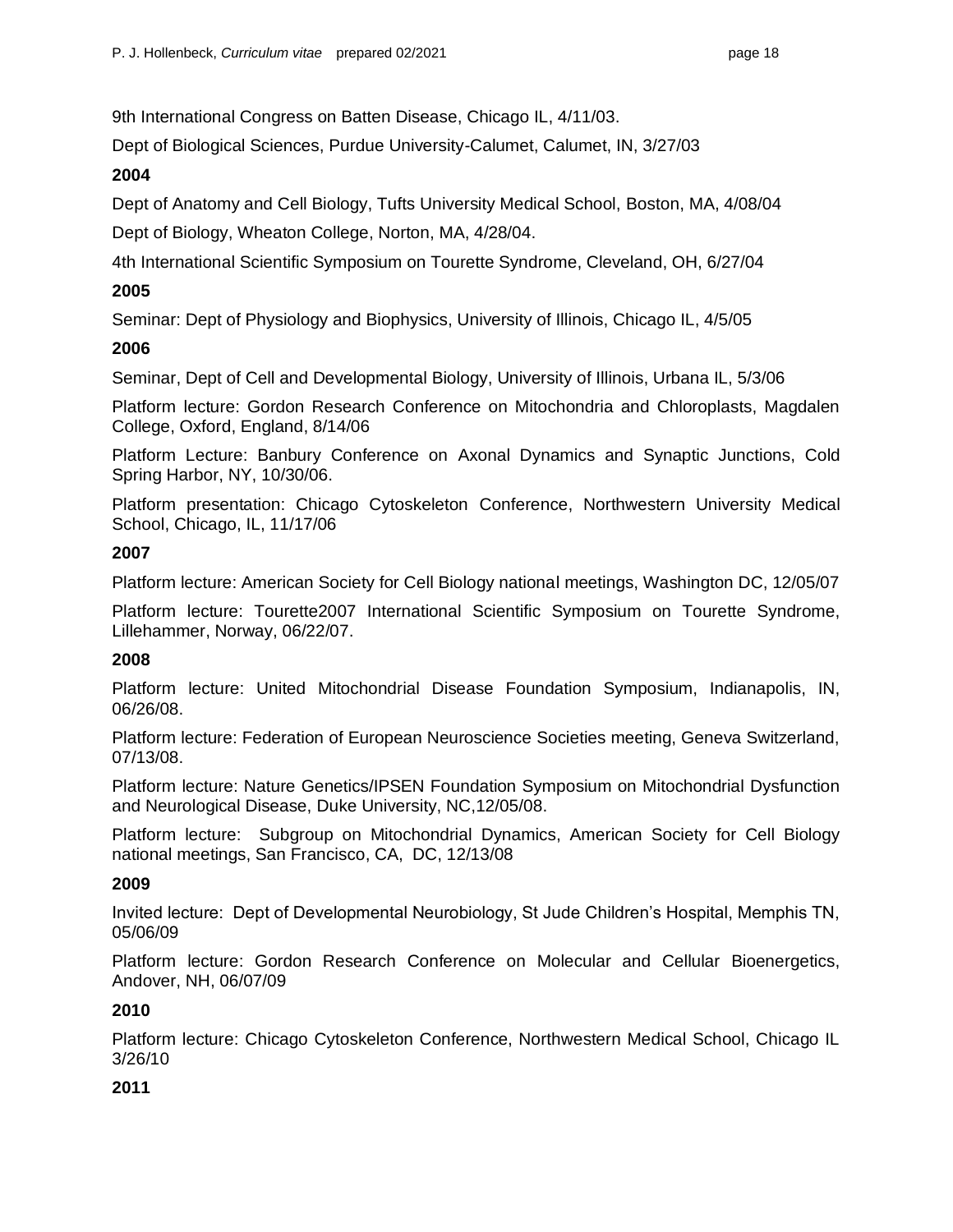Invited lecture: Dept of Biology, University of California Santa Cruz, CA, 02/14/11

 Invited lecture: Dept of Cancer and Cell Biology, University of Cincinnati School of Medicine, Cincinnati OH, 04/14/11

 Platform lecture: Conference on Emerging Concepts in Neuronal Cytoskeleton, Santa Cruz, Chile, 04/26/11

## **2012**

 Invited lecture: Dept of Neuroscience, University of Minnesota School of Medicine, Minneapolis MN, 2/9/12

 Platform presentation: Tourette Syndrome Association National Conference, Alexandria, VA, 4/20-21/12

 Invited lecture: Dept of Neurobiology and Anatomy, Drexel University School of Medicine, Philadelphia, PA 5/1/12

 Platform presentation: 52nd Annual American Society for Cell Biology meeting, San Francisco, CA, 12/15/12.

## **2013**

 Platform presentations: ICTS-TIFR Advanced School and Workshop on Axonal Transport and Neurodegenerative Disorders, Mumbai, India, 1/18, 1/21, 1/24/13.

 Invited lecture: Samuel Colella Lecture Series in Neurodegeneration, University of Pittsburgh School of Medicine, Pittsburgh, PA, 2/20/13

## **2014**

 Invited lecture: Dept of Biochemistry and Molecular Biology, Michigan State University, East Lansing, MI, 03/17/14

 Invited lecture: Dept of Biological Sciences and Interdisciplinary Neuroscience Program, Simon Fraser University, Vancouver, BC, Canada, 04/10/14

 Invited lecture: Dept of Anatomy and Cell Biology, University of Illinois School of Medicine, Chicago, IL, 06/17/14

 Platform presentation: Cell Press-Fondation Ipsen Symposium on Biology of Size, La Jolla, CA, 10/29/14

## **2015**

 Platform presentation: Howard Hughes Medical Institute conference on Neuronal Trafficking in Physiology and Disease, Janelia Farm, Ashburn, VA, 06/01/15

 Platform presentation: 45th Annual Society for Neuroscience meetings, Minisymposium on Components," Chicago IL, 10/17/15. "Axonal Transport Defects in Neurodegenerative Diseases II: Mechanisms and Molecular

## **2016**

 Invited lecture: Graduate Program in Molecular and Cellular Biology, Brown University, Providence, RI, 04/13/16

 Platform Presentation: Molecular Biology Training Grant Symposium, Yale University, New Haven, CT, 05/18/16

## **2017:**